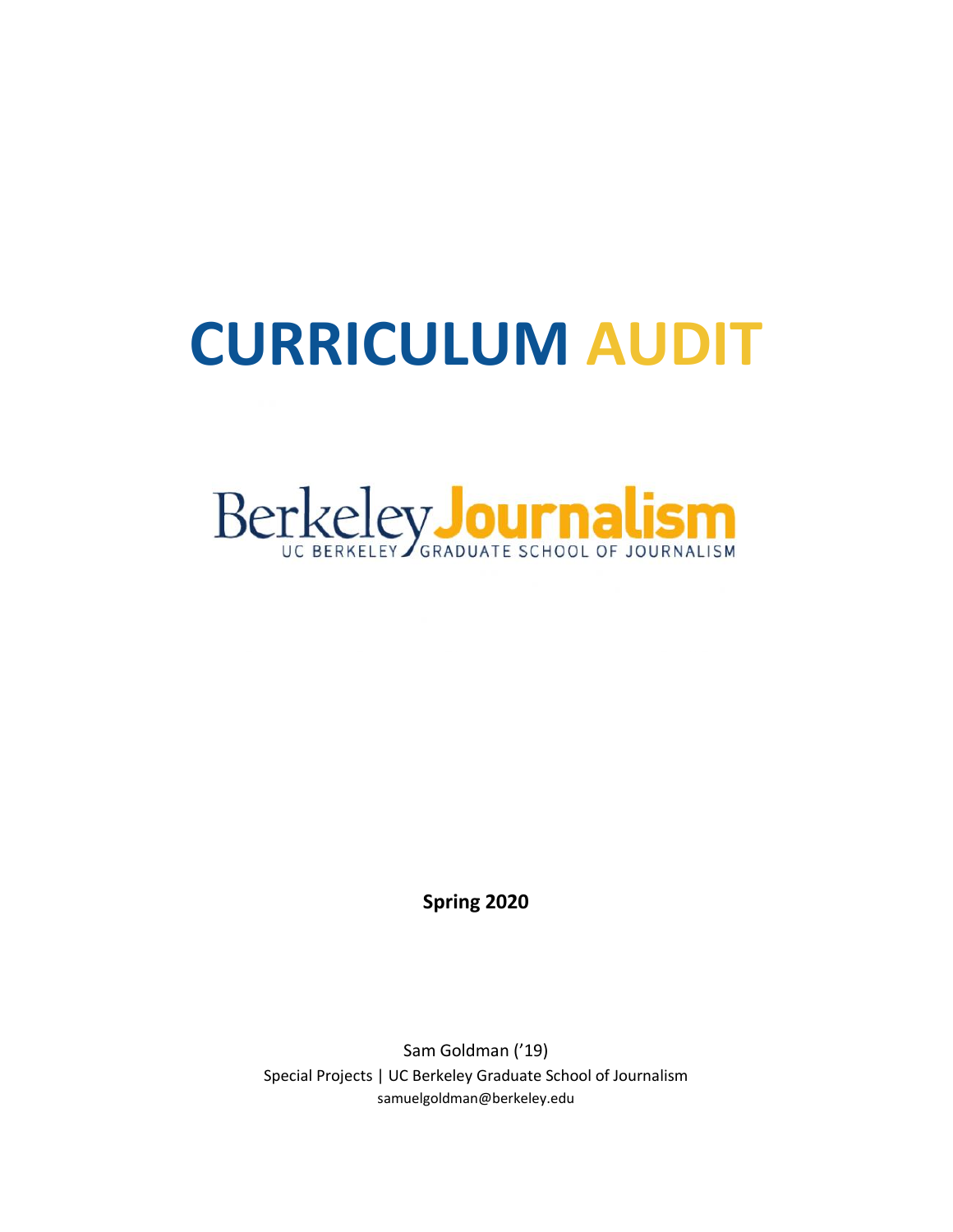## **TABLE OF CONTENTS**

- I. Summary (p. 2)
- II. Next steps and timelines (p. 5)
- III. Methods (p. 8)
- IV. Recommendations: course material fees (p. 16)
- V. Recommendations: course re-numbering (p. 19)
- VI. Recommendations: course unit counts (p. 26)
- VII. Miscellaneous recommendations, ideas, and concerns (p. 53)
- VIII. Appendix I: CMS cover letter (p. 56)
	- IX. Appendix II: course-by-course breakdown (p. 57)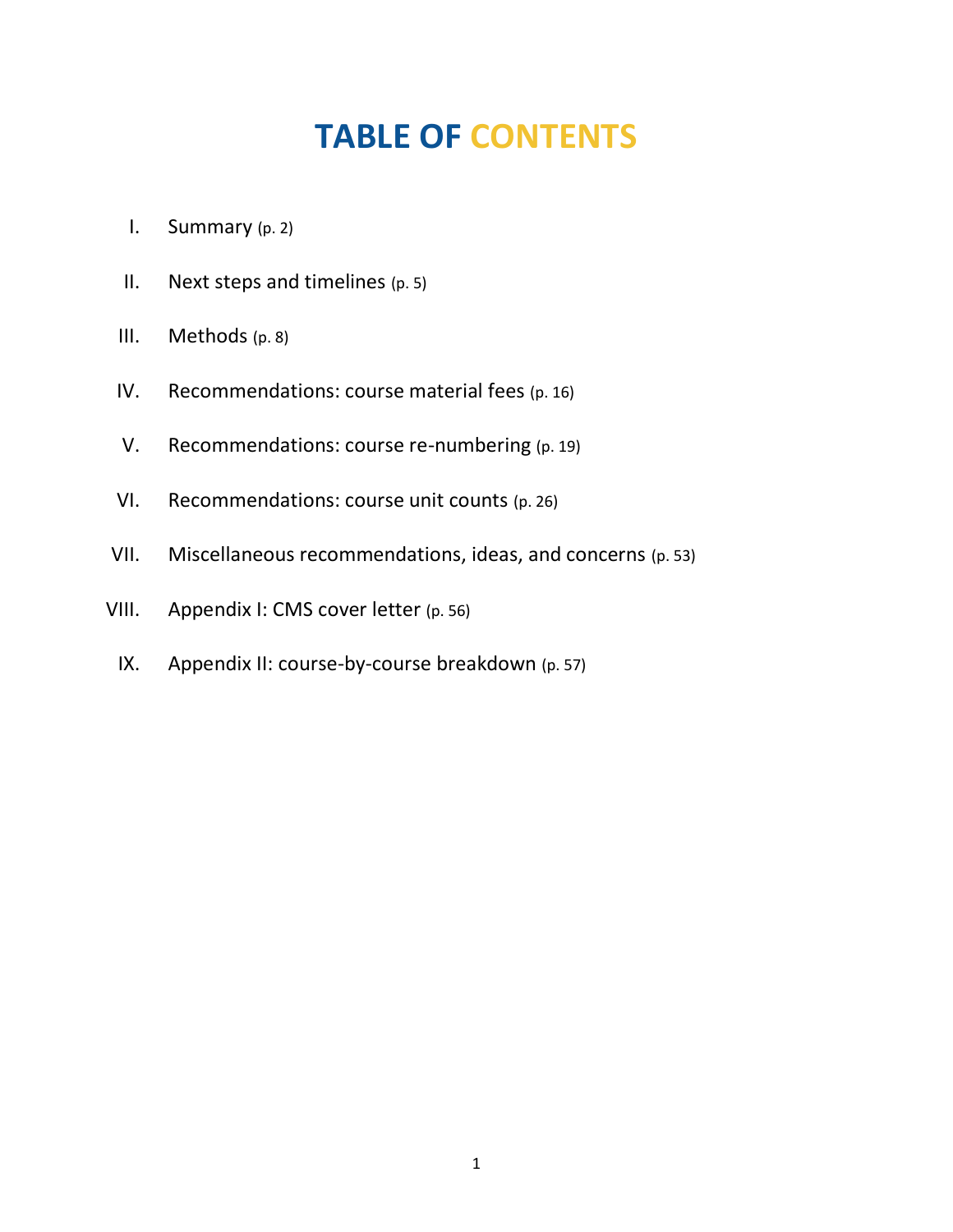### **SUMMARY**

The J-School's curriculum covers six reporting platforms, numerous topical subjects, and ranges from seminars to lectures to production classes. The curriculum's technical components course unit counts, course material fees, and course numbering — have not been systematically examined in recent memory. For some courses, unit counts no longer match student workload and material fees may no longer match material needs. Courses are numbered with little rhyme or reason.

The purpose of this audit is to reveal where these three areas can be updated and to provide the J-School and the University's Academic Senate with recommendations and justifications for making the needed updates. When all is said and done, students will have a more concrete idea of how much work to expect when registering for classes as well as ensuring that they're paying the appropriate fees for their education.

#### **FEES**

| Course:<br>$\rightarrow$ \$<br>Fee: \$ |                                                       |
|----------------------------------------|-------------------------------------------------------|
| Move the fee to                        | , since this course's materials will likely be folded |
| into the<br>series                     |                                                       |
| Course:                                |                                                       |
| Fee: \$<br>$\rightarrow$ \$            |                                                       |

Only two of the 11 evaluated fees are recommended to change.

#### **NUMBERING**

J200 through J299 are best organized by platform, with well-established 298 classes getting spun off into their own course numbers. Here are the groupings I propose:

- 200-209: Basic reporting
- 210–214: Photojournalism
- 215–218, 220–229: Multimedia
- 219: Minis
- 230–239, 250–259: Topicals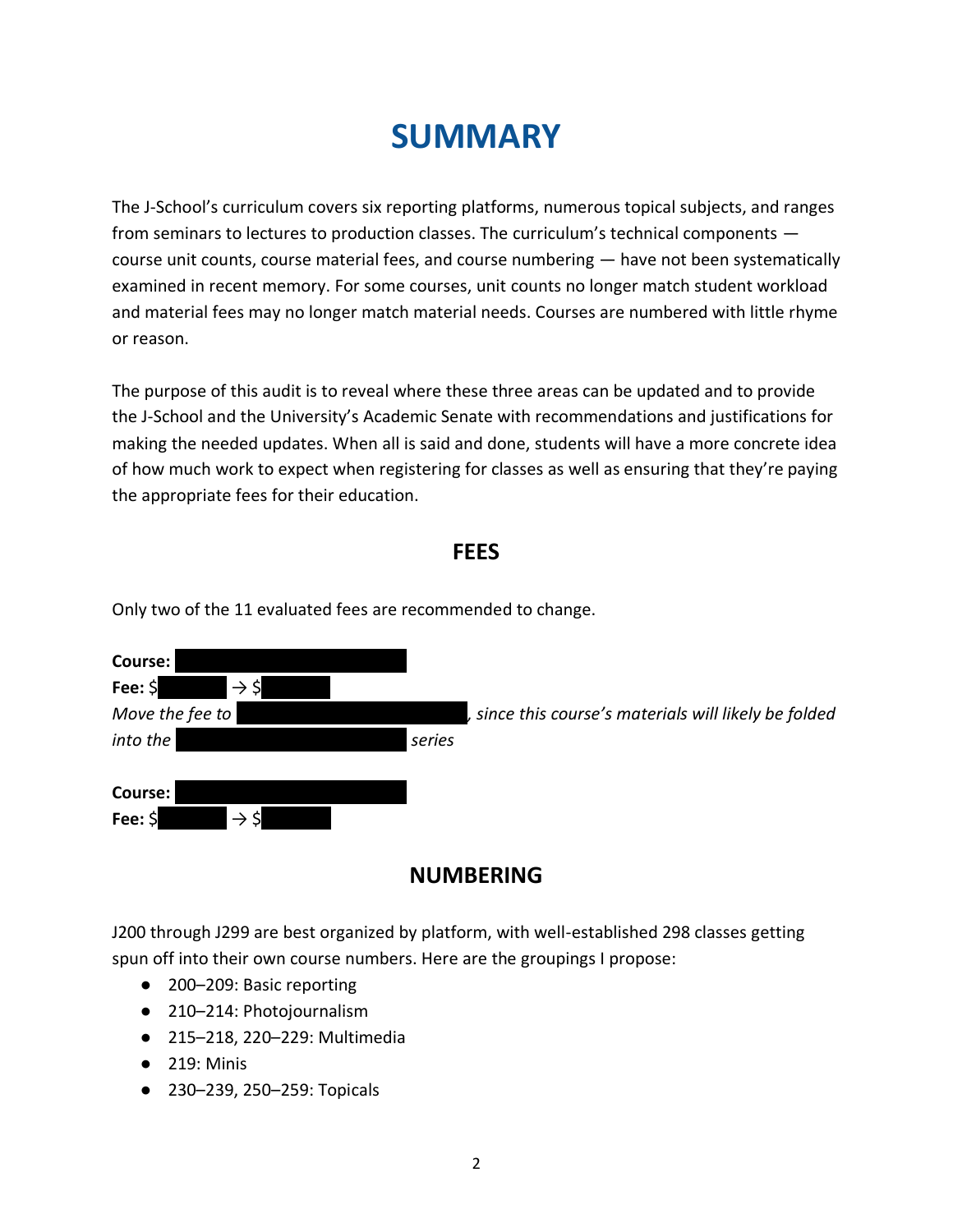- 240-249: Narrative writing
- 260-269: Investigative
- 270–279: Audio journalism
- 280–293: Video journalism and Documentary
- 294–299, 601: Miscellaneous

219 and 298 *classes* that get spun off from those two *courses* will necessitate the creation of new courses. Old courses that have been removed from the campus catalog but not fully withdrawn—and which faculty don't expect to teach again—should be fully retired to make more room for new course proposals in the future.

#### **UNITS**

Of the 46 courses and classes that were evaluated, 21 are recommended for unit-count changes. If all recommendations are approved, School curriculum will see a net increase of 20 units, with the starkest increases in the ||||||||||||||||||||||||||| and

|platforms. Red indicates courses most urgently needing adjustment, orange indicates courses with a moderately urgent need for adjustment, and green indicates courses with the least-urgent need for adjustment.

| <b>Course:</b>             | <b>Unit count:</b>                             |
|----------------------------|------------------------------------------------|
| <b>Unit count:</b>         | $\rightarrow$                                  |
| $\rightarrow$              | To accommodate                                 |
| <b>Course:</b>             | <b>Course:</b>                                 |
| <b>Unit count:</b>         | <b>Unit count:</b>                             |
| $\rightarrow$              | $\rightarrow$                                  |
| Course:                    | <b>Course:</b>                                 |
| $\rightarrow$              | <b>Unit count:</b>                             |
| <b>Unit count:</b>         | $\rightarrow$                                  |
| <b>Course:</b>             | <b>Course:</b>                                 |
| <b>Unit count:</b>         | <b>Unit count:</b>                             |
| $\rightarrow$              | $\rightarrow$                                  |
| <b>Course:</b><br>Workshop | Course:<br><b>Unit count:</b><br>$\rightarrow$ |
| <b>Unit count:</b>         | <b>Course:</b><br><b>Unit count:</b>           |
| <b>Course:</b>             |                                                |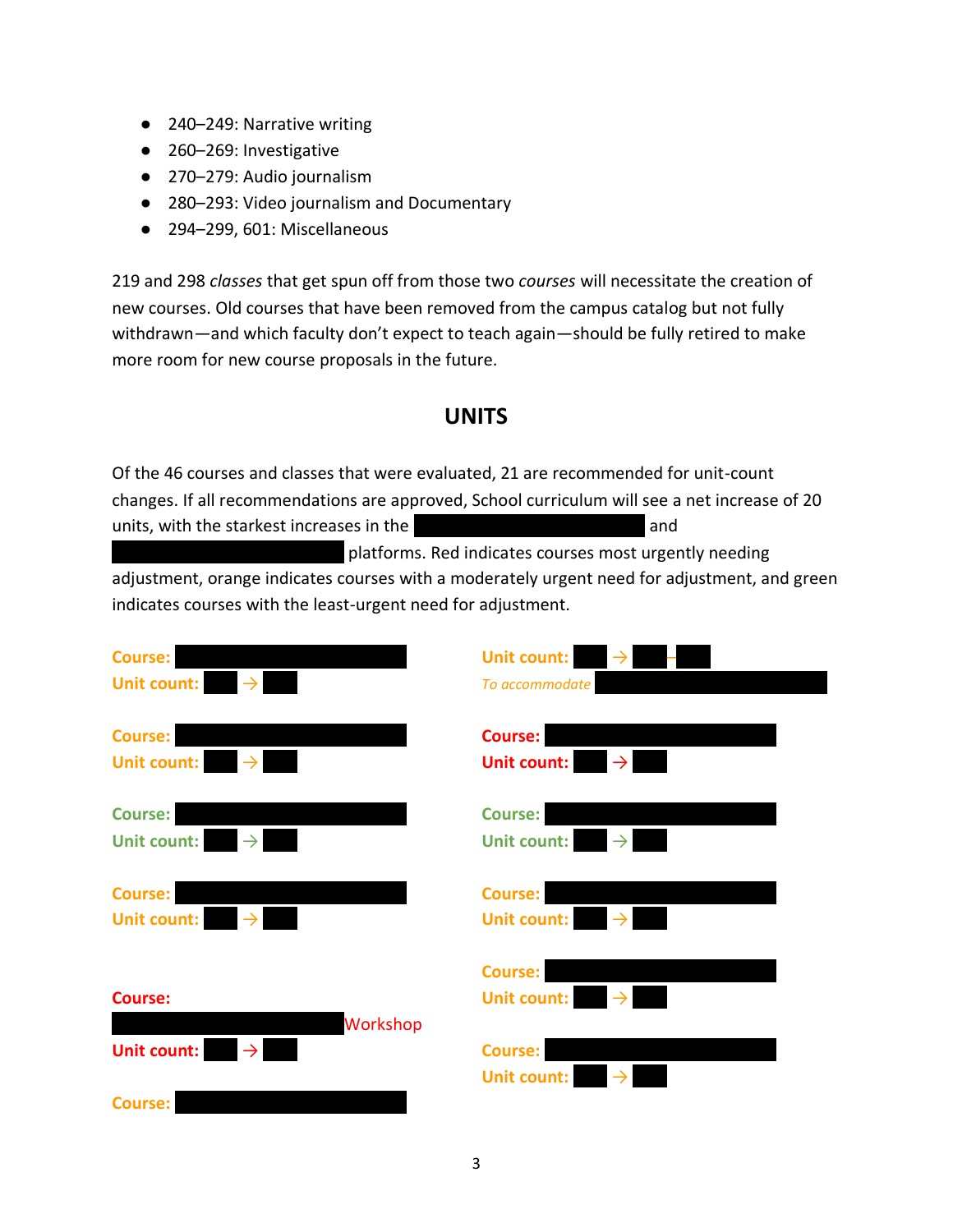| Course:                             |                                     |
|-------------------------------------|-------------------------------------|
| $\rightarrow$<br><b>Unit count:</b> | Course:                             |
|                                     | $\rightarrow$<br><b>Unit count:</b> |
| <b>Course:</b>                      |                                     |
| $\rightarrow$<br><b>Unit count:</b> | <b>Course:</b>                      |
|                                     | <b>Unit count:</b><br>$\rightarrow$ |
| Course:                             |                                     |
| $\rightarrow$<br><b>Unit count:</b> | <b>Course:</b>                      |
|                                     | <b>Unit count:</b>                  |
| Course:                             |                                     |
| $\rightarrow$<br><b>Unit count:</b> | <b>Course:</b>                      |
|                                     | <b>Unit count:</b>                  |
|                                     | <b>Course:</b>                      |
| Course:                             | <b>Unit count:</b>                  |
| <b>Unit count:</b><br>$\rightarrow$ |                                     |

I don't recommend increasing the total number of units required to earn the MJ, though I do recommend increasing from  $\blacksquare$  units to units the threshold at which students require advisor sign-off when registering for classes.

Additionally, the fact-find process turned up a number of tangentially related issues that deserve J-School decision-makers' consideration. Some of them are:

- Lecturers are seriously impacted by unit-count changes
- There's a discrepancy in how many units students earn for thesis-related work
- Earth Journalism shouldn't be classified as a travel class, per se
- The School should consider bringing back Reporting on India

**In total, 32 proposals should be sent to the Academic Senate:** 14 new courses should be proposed (where their course numbers and unit counts will be established for the first time), and 5 existing courses should be re-numbered. Of those 5, only 1 should also have its unit count changed. Another 13 existing courses, which shouldn't be re-numbered, should have unit-count changes.

### **NEXT STEPS AND TIMELINES**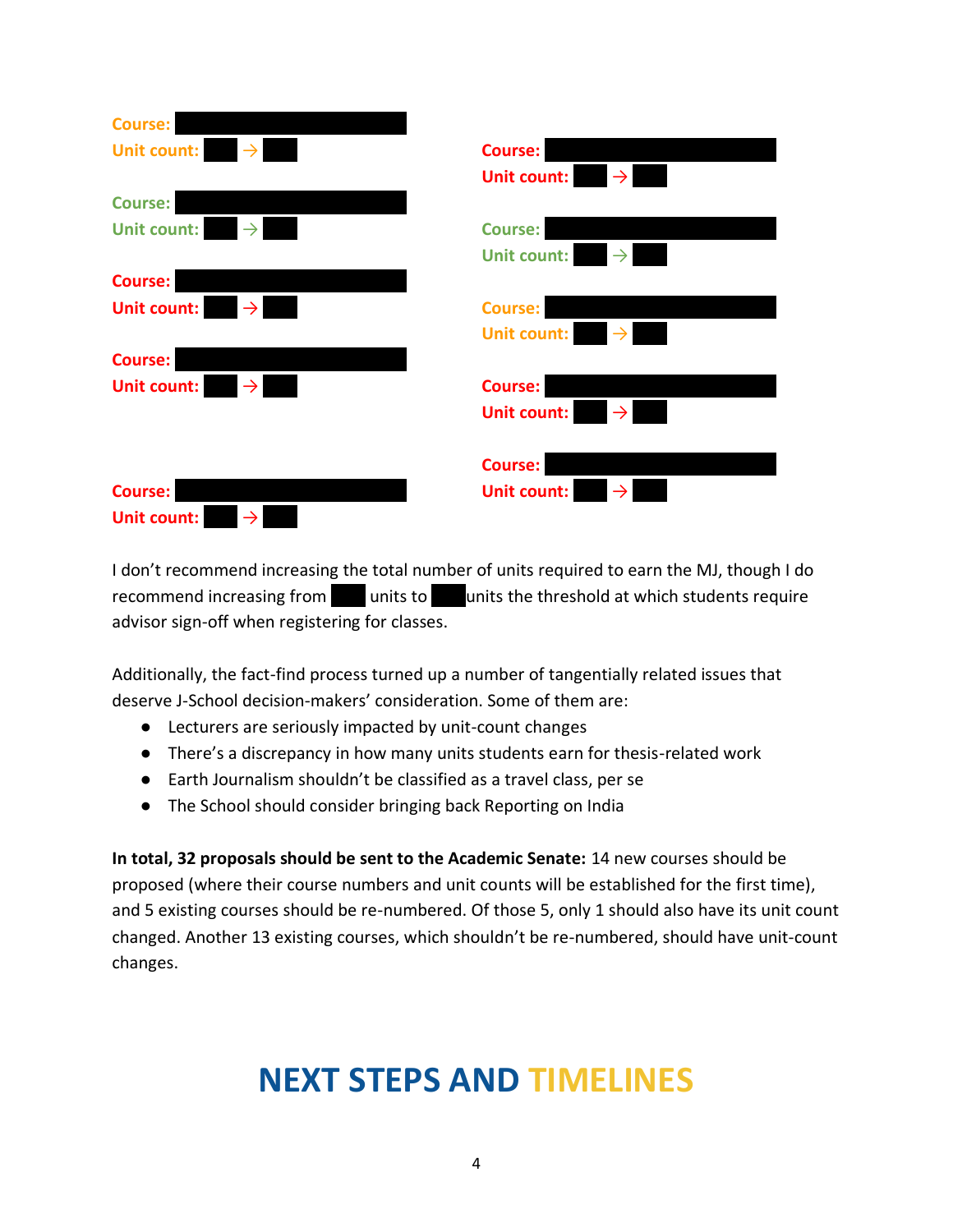Before any of the audit's recommendations can be fed to the University's decision-making machine, the J-School's Curriculum Committee must take them up. Ideally, this will be done around the end of Spring 2020, so that these changes can be in place by the start of Fall 2020. That would require a special meeting of the committee. If these modifications are to be taken up for implementation for Fall 2021, however, the normal in-School curriculum process would follow these highlights:

● "By **Sept 10**,

|           | and the state of<br>$\overline{\phantom{a}}$ |
|-----------|----------------------------------------------|
|           |                                              |
|           |                                              |
|           | $\boldsymbol{\eta}$                          |
| $\bullet$ | September:                                   |
|           | $\overline{u}$                               |
|           |                                              |
|           | $\cdot$ <sup><math>\prime</math></sup>       |
| $\bullet$ | October:                                     |
|           | $\mathbf{u}$                                 |
|           |                                              |
|           | $\cdot$                                      |
| $\bullet$ | January:                                     |
|           | $\mathbf{u}$                                 |
|           |                                              |
|           | $\cdot$                                      |
| $\bullet$ | January:                                     |
|           | $\mathbf{u}$                                 |
|           |                                              |
|           | $\cdot$                                      |
| $\bullet$ | February:                                    |
|           | $\mathbf{a}$                                 |
|           |                                              |
|           | $\boldsymbol{\eta}$                          |
|           |                                              |

#### **COCI process**

After J-School decision makers give the thumbs up, someone on staff here enters the proposed changes into the Course Management System (CMS), where all changes to courses are tracked. Each course looking to be changed—unit count and/or number—must have its own separate proposal, with all changes for that course in the same proposal. A Curriculum Committee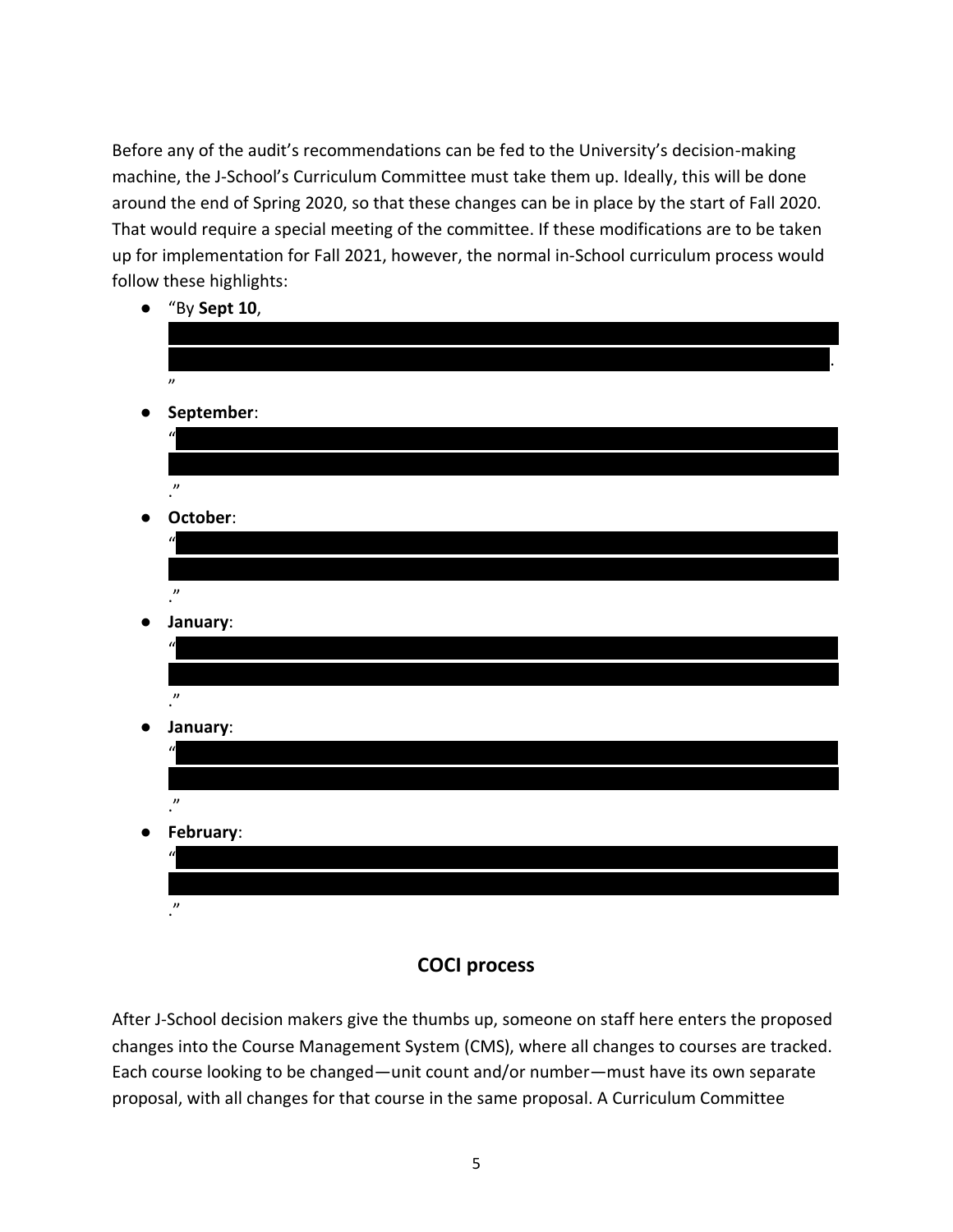representative approves them in CMS and then staff of the campus' Academic Senate check them out and request more information if need be. A Committee on Courses of Instruction (COCI) subcommittee then reviews it and refers it to the full COCI, a unit of the university's Academic Senate. (As of April 30, COCI's [summer meeting schedule](https://academic-senate.berkeley.edu/committees/coci/meetings) has not been set.) After COCI's approval, Academic Senate staff give the OK in CMS and the J-School is alerted. Minor changes, like a new number, will likely receive quicker approval from the staff without full COC review.

Proposals in CMS are due the Friday before the next COCI meeting, and missing information or COCI meetings that go long can delay the approval process. COCI recommends, however, that all proposals be submitted two months before the end of the semester before the term in which the changes will go into effect. **For Fall 2020, they should be submitted by July 1. COCI staff recommend submitting all changes in the same time frame**; ideally, that's submitting everything for review in a single COCI meeting, though getting everything approved over the course of a semester is OK, too. However, every COCI meeting for which changes are submitted for review should include one proposal with an attached cover letter laying out the changes and rationales for the changes. (See Appendix I for that cover letter.) For instance, if six proposals (for six courses) are submitted for COCI approval for its first summer meeting, one of those six proposals should include that cover letter. If six more are submitted for COCI's second summer meeting, one of those six should also include the cover letter.

COCI staff say CMS justifications for and classes that don't officially exist in the system, like  $|$  and  $|$  and  $|$  and  $|$ , don't require the backstory of how we determined their unit counts since they don't exist as courses yet in the system (their syllabi will suffice for their proposed unit counts). However, existing courses that deserve a unit-count change, like J200, would benefit from a justification that outlines how we came to a different unit count than is already officially listed (see "Recommendations: course unit counts" section).

**For more on developing proposals in CMS, check out the Academic Senate's [Course Toolbox.](https://academic-senate.berkeley.edu/course-toolbox)** For more on COCI's rules in general, check out its [handbook.](https://academic-senate.berkeley.edu/coci-handbook)

#### **Course-material-fee process**

Course material fees are assigned not to a *course*, but to the course's *number*. Minor changes to course material fees, like moving one to a new number, are handled by the campus' Course Materials and Services Fees (CMSF) Committee. **A request is emailed to** 

**[studentfees@berkeley.edu](mailto:studentfees@berkeley.edu)** with

● Course name and number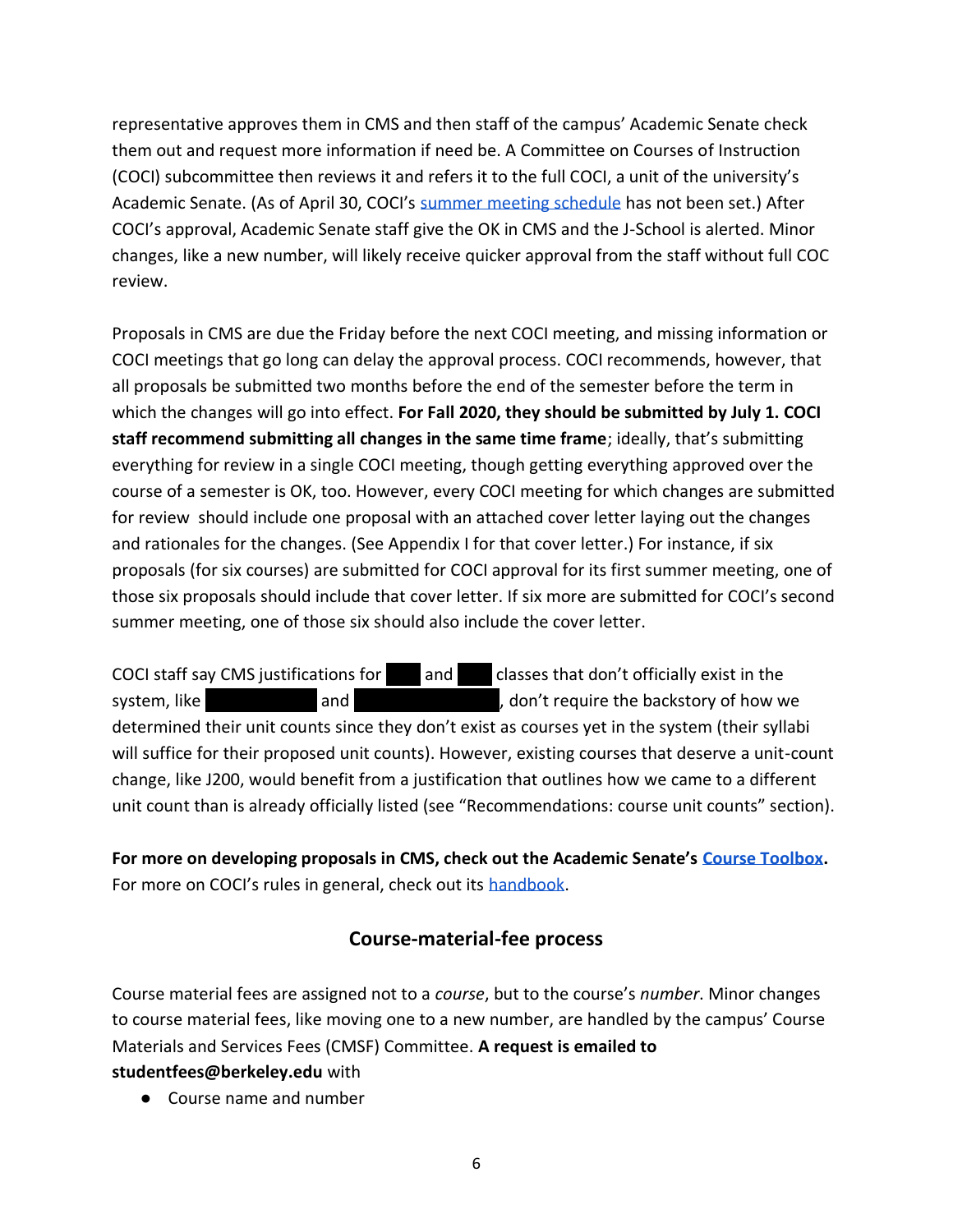- Description of the requested modification
- Documentation to support the request

Our Divisional Finance Leader (currently, entity and the summation of the solution of the solution of the solution of the solution of the solution of the solution of the solution of the solution of the solution of the solu request first and be CC'd on that email.

#### According to the Office of the Vice Chancellor of Finance, for this type of request,

documentation to support the request would include a letter from your department chair indicating that the course # changes are part of a department-wide audit, and certifying that the fees will be spent in the same way as originally approved. You may submit one request for multiple CMSF changes. This request would then be reviewed by the CMSF Committee. If approved, we would issue you a new CF1 to track revenues and expenses on the CMSF. You would be required to transfer any deficits or surpluses from the old CF1 to the new CF1 for year-over-year tracking purposes.

It should be noted that any course with a material fee that is getting re-numbered **should receive approval for its new number before this process is initiated**. Needless to say, things could get messy if both processes aren't completed by the time students registering for these classes pay their material fees.

said, when fees are increased or decreased, UC wants to see the finances and how the fees are spent. Our documentation here should be at the ready should it be requested by campus.

Cancelling, say,  $\blacksquare$  is fee and bringing it back as another  $\blacksquare$ means eliminating one fee (see below) and increasing another. According to the Office of the Chief Financial Officer,

Requests to increase a CMSF are reviewed and approved once per year. The call for CMSF proposals goes out to the Divisional Finance Leaders (DFLs) in the Fall. Departments that would like to increase a CMSF should work with their DFLs to complete the Course Materials and Services Fee Proposal Form and return it to studentfees@berkeley.edu. Submissions must also be reviewed and approved by a Department Chair or Director and a Dean or Vice Chancellor.

Check out the Office of [the Chief Financial Officer](https://cfo.berkeley.edu/departments/financial-planning-analysis/student-fees/cmsf/modify-existing-cmsf) for more on how to increase, decrease, eliminate, or otherwise change a course material fee.

#### **After everything is approved**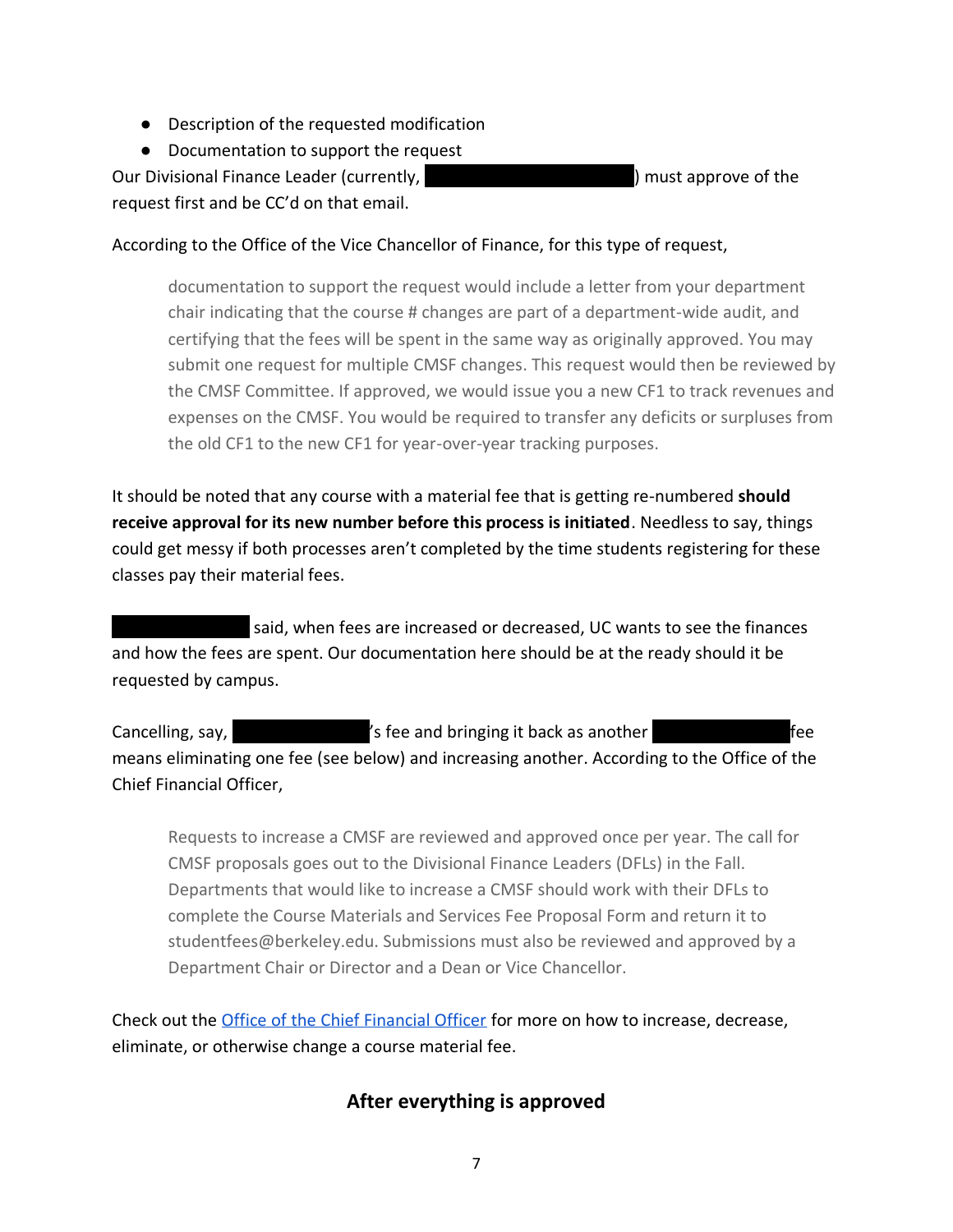Making all these changes after students have registered for their Fall courses presents a couple significant issues:

Current first-year students have already registered for their Fall 2020 courses. After the renumbering scheme is approved, the courses students registered for will change. For instance, |||||||||||||||| is ||||, but I'm proposing it become ||||. Someone who has just enrolled in will become enrolled in an empty course number. An analyst at the Office of the Registrar told me, "Enrollment is based on the class number. If the catalog number changes, the student will still remain in the same class number, so re-numbering the catalog number from to will not help students be enrolled in the appropriate class." He **recommended [block enrollment](https://sis.berkeley.edu/training/enrollment-management/block-batch-enrollment) as a solution**, where whole groups of students can be lifted out of one course and inserted into another.

A related issue is how this affects where students' course material fees go. Those fees—via a separate process the School should initiate immediately after the re-numbering is approved have to get moved to their corresponding courses' new numbers. The correct fees should be officially tied to the correct courses before students are charged those fees in July or early August—or else, to continue the example, a student who has registered for |||||||||||||||| (to become ||||: ||||||||||||||||) will end up paying their fee to an empty

||||. The Registrar analyst said his office's **[Academic Scheduling staff](https://registrar.berkeley.edu/scheduling) can help with these problems**.

**Finally, the J-School website, the [campus-wide class schedule,](https://classes.berkeley.edu/) and any other system that generates students' transcripts and academic records have to be updated.**

### **METHODS**

#### **Initial fact-finding**

This audit began with researching COCI and the chancellor's requirements for changing course unit counts, course material fees, and course numbering, as well as those approval processes and timelines. Some of that has already been discussed in the "Next steps and timelines" section; the rest of those details are found in the following three recommendations sections. I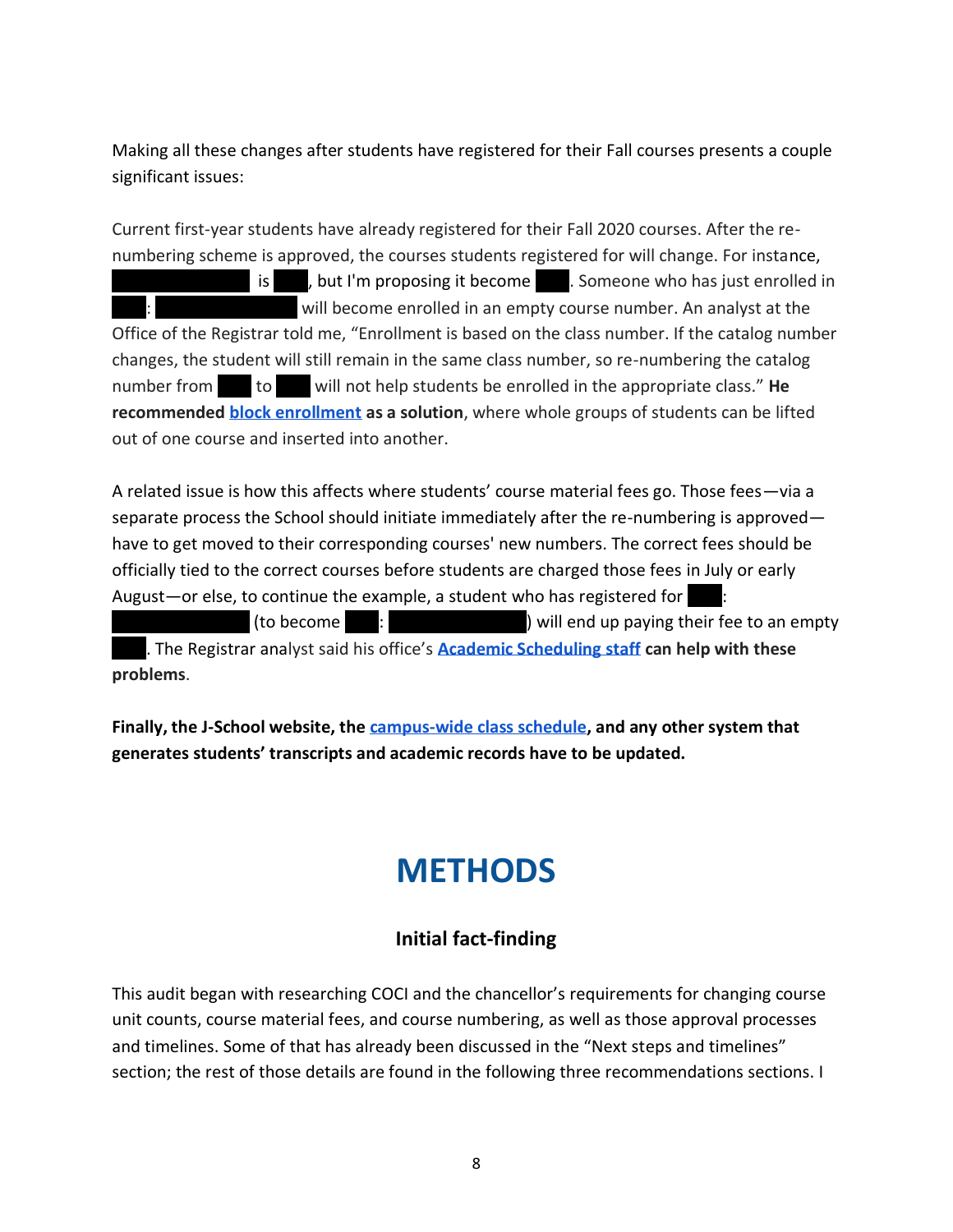also spoke with **interest and interest of the university's Center for Teaching and Learning** to help direct my fact-finding and broaden my list of topics to consider and research.

To get a better idea of when and why professional programs like ours choose to address unit counts, I met with folks from four other grad programs on campus:

| <b>Goldman School of Public Policy's</b> |  |
|------------------------------------------|--|
|                                          |  |
| <b>School of Information's</b>           |  |
|                                          |  |
| <b>Berkeley Social Welfare's</b>         |  |
|                                          |  |
| Department of Film and Media's           |  |
|                                          |  |

Several of them were also going through curriculum reviews—either on their own or officially for UC Berkeley. Student feedback was frequently cited as an important catalyst for and component of curriculum reviews. Much of their feedback touched on broader curriculum changes than are tackled in this report but are nonetheless important to keep in mind when making significant changes to curriculum:

- To simplify a bit, programs closest in substance or profession to ours tend to be structured this way:
	- o First year: core courses, generalist courses
	- o Summer field work
	- o Second year: specialist courses, capstone project
- There are two types of tension around these programs' curricula (that also exist with ours) that are driven by students:
	- o How much to orient the curriculum around theory versus practice
	- o How much to orient the curriculum around becoming a generalist versus becoming a specialist
- The fundamental questions for any curriculum review (and for guidance on the previous bullet points) are: Who are we as a program? What are we trying to do? What's our vision?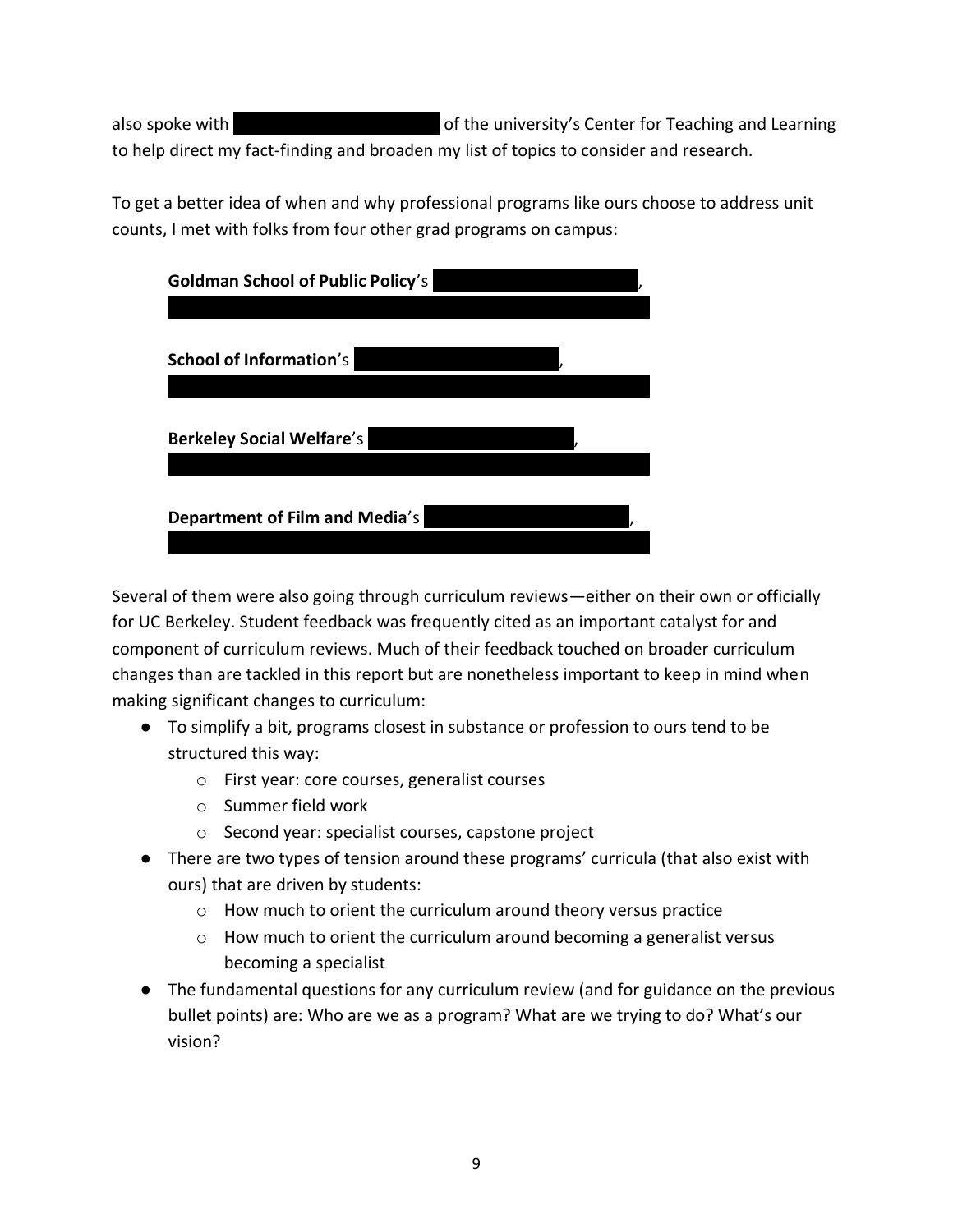Information on courses' unit counts, material fees, and histories were drawn from the J-School website, old curriculum-planning spreadsheets, the University's Course Management System, fee-modification applications,  $\qquad \qquad$ , and the Office of the Financial Officer's **Number 1** || Information on degree requirements came from the J-School website and Graduate Division's [Graduate Policy.](https://grad.berkeley.edu/policy/)

#### **Instructor input**

The next step was to make a list of all J-School courses. For the re-numbering scheme, I included those going back through Fall 2017 (when I started at the School), with a few older ones that haven't been taught since but could possibly make a comeback someday. For unit counts, I looked for those that both have been taught at least once since Fall 2017 and were not one-off topical courses or classes. I noted the primary instructor for each of those and reached out asking for an interview for each course they teach. I entered their answers into a Google Form during the interview. Instructors who couldn't meet filled out the form via email. These were the questions (the first seven of which were required):

- Name
- Course name
- Course number
- Platform
- How would you characterize this class: seminar, workshop, production, mini, etc.?
- How many hours a week does your class formally meet?
- About how many hours a week of \*outside\* work does this class require or expect of students? (i.e., reporting, editing, readings, peer feedback, etc.)
- In practice, how much do students, on average, stick to the required or expected workload?
- Any other notes or observations relevant to class and student workload?
- Feel free to upload any syllabi or course descriptions that you think might be helpful in understanding any of the above. (They'll be kept confidential.)
- If your class includes a course materials fee, how much is it?
- What does the fee cover?
- Does the fee seem appropriate given the extra costs associated with the course?
- Feel free to elaborate on the course material fee:
- Do you have any thoughts on the sequence of courses in your platform? (i.e., it's too structured, not structured enough, too many requirements, not enough requirements, doesn't take into account how students differ in their proficiency)
- Any other thoughts on anything discussed above?

Several instructors who were contacted either missed or ignored several follow-up emails asking for interviews or to take the survey themselves, and while some courses have had only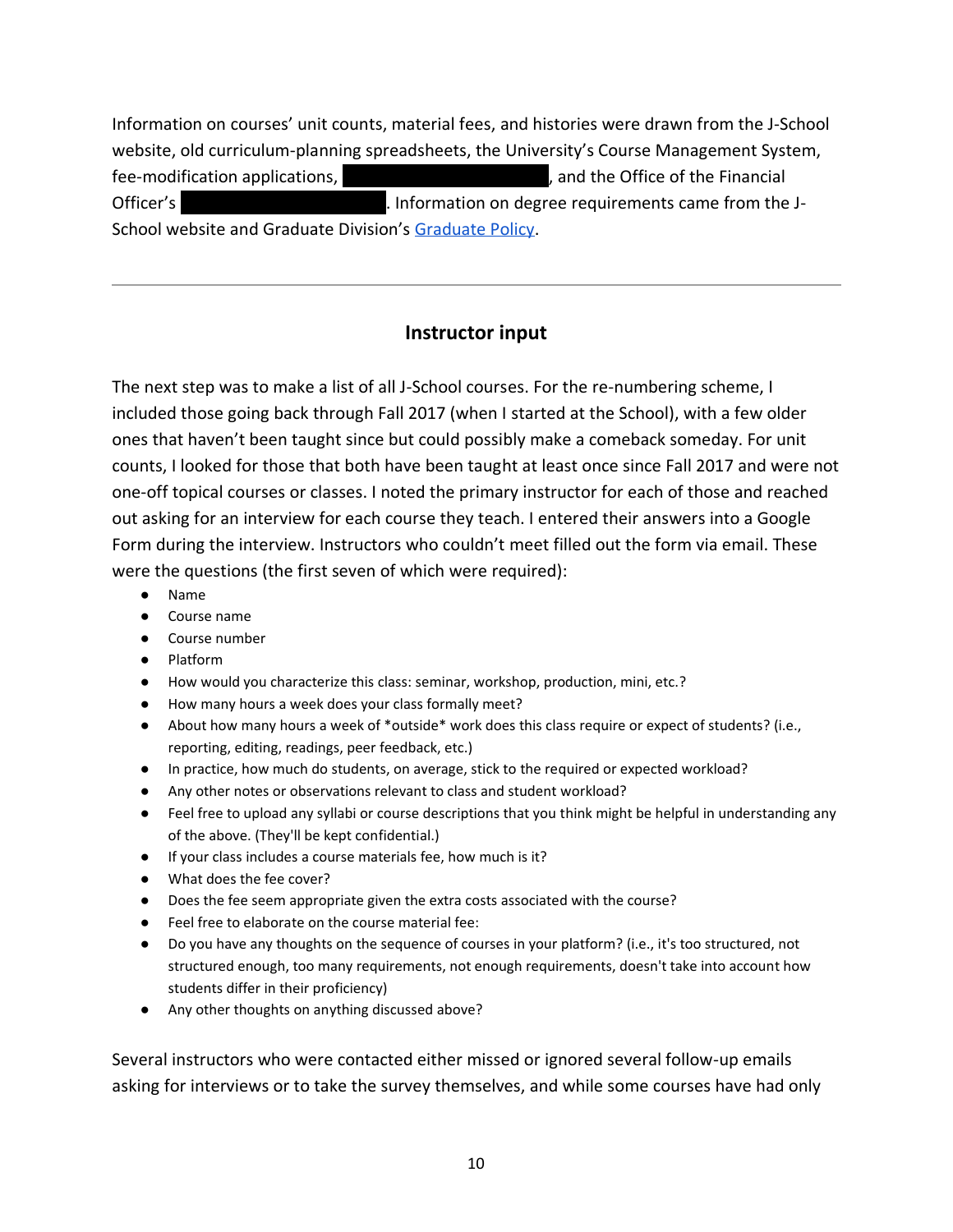one of several possible instructors give their input,  $|$  and  $|$ | have no instructor input at all. Because those two also received no

student survey input, I'm not making any recommendations for them. (Past student evaluations of these courses and the familiarity I've gained with our curriculum don't give me reason to think either of them are in serious need of change.)

Below is a graph of how many hours of outside work per week (x axis) instructors expect for their courses. A few courses (like ||||||||||||||| and |||||||||||||) had more than one instructor give different input on this question, meaning their courses would appear in multiple columns.



*\* The unlabeled bars to the right of 10 hours are, respectively, 12, 14, 19, and 35 hours*

Bearing in mind those same conditions, below is the breakdown of how much instructors thought students adhere to that workload:



*\* The darker blue on the pie chart is "They tend to do much more work."*

#### **Student input**

Instructors' feedback is key to understanding course-workload expectations, but since *student* work-hours are the key ingredient for calculating unit counts, current students and recent graduates' input was vital. (See the "Miscellaneous recommendations, ideas, and concerns" section for more on unit counts' impact on instructors.)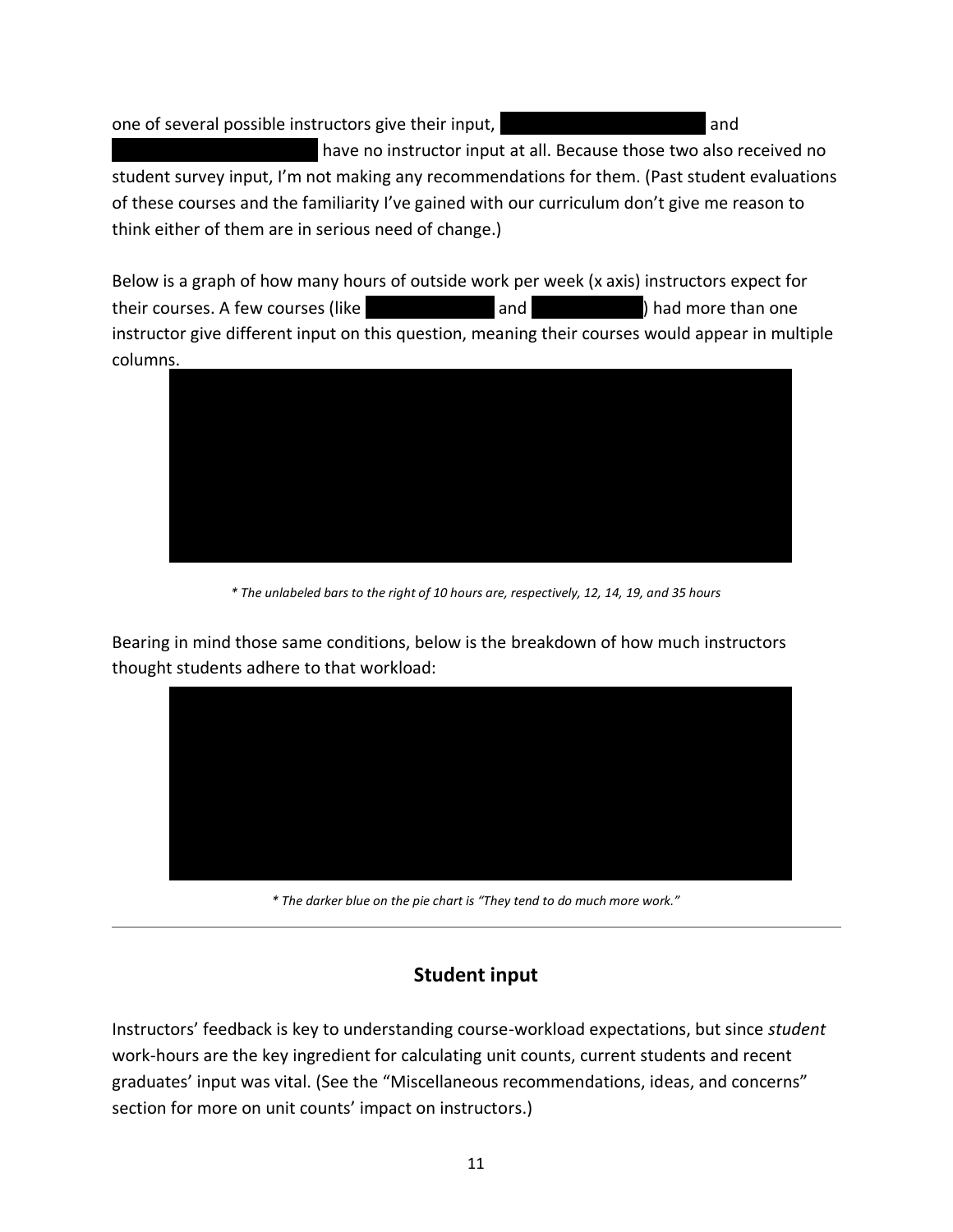Another Google Form was emailed to the classes of 2018, 2019, and 2020. (It was emailed a second time a couple months later to gather more input.) Students were encouraged to fill out a new form for each class they evaluate, and 56 responses were recorded. (Not 56 different classes, but an indeterminable number of people anonymously filled out 56 evaluations. For instance,  $\blacksquare$  received 10 of those 56 responses.) Thirty-six evaluations came from the class of 2020, 17 from the class of 2019, and three from the class of 2018. Below are the survey's questions:

- Graduation year
- Your platform
- Which class are you evaluating? (required)
	- There were 54 options + "Other"
- If the class isn't listed, write it out below
- What term did you take this class?
- Was this class a mini? (required)
- On average, how many hours of work a week did this course require OUTSIDE of the time you met in class? That's readings, viewings, editing, reporting, any of that good stuff. This isn't based on anything in a syllabus, but the amount of time you found you needed to put in. (Check any boxes that fall into your estimation range.) [required]
- How did that compare to what you expected at the beginning of the semester—before the class really got underway, but after you found out what the class expected?
- Feel free to elaborate on any of the above, as well as on the workload of your platform in general or on the sequence of courses in your platform.

Fall 2019 courses received the most input (20 responses), with the number of responses mostly decreasing going back in time. Bearing in mind that courses received differing numbers of submissions (and that each submission could include a *range* of out-of-class hours) and were taken in different semesters, here is the breakdown of average outside-of-class hours per week (y axis):



Bearing in mind most of those same conditions, below is how much the outside work compared to students' expectations at the semester's outset: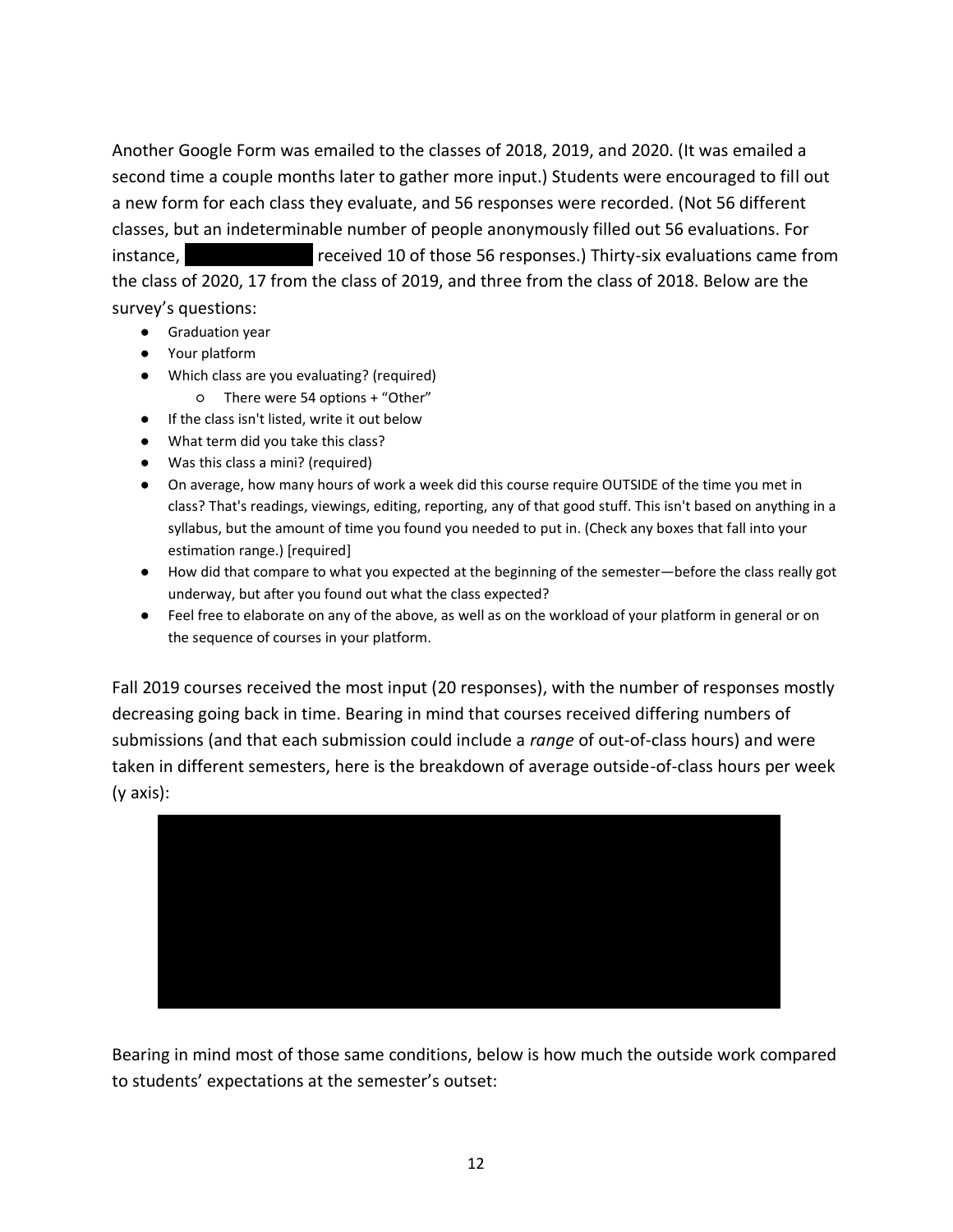

Some courses did not receive a single evaluation after two emails to students requesting their input, and so student workload feedback also came from past course evaluations, which included the statement, "The workload for this course was manageable." Students could rate their agreement with the statement on a scale of 0 ("Not at all") to 7 ("Very"), and had opportunities to provide written feedback on the course in general, which sometimes expanded on workload. (It should be noted that comments on workload likely came more from students who had strong opinions about it or felt the workload either did not match expectations or was problematic. Many workload comments also came from Spring 2017, when evals asked specifically about workload.) Among all courses and classes each semester, the average level of agreement to "The workload for this course was manageable" was as follows:

- Spring 2017: not given
- Fall 2017: |||||||
- Spring 2018: |||||||
- Fall 2018: |||||||
- Spring 2019: |||||||
- Fall 2019: |||||||

This obviously doesn't measure the number of hours students put into their classes, but how much students thought a course's workload was manageable could be interpreted as a sort of referendum on both the unit count and the amount of work instructors expected of them. Students presumably are aware that taking a course with a higher unit count would entail more work and that they would adjust their overall schedules accordingly; disagreement with the statement that the workload was manageable likely implies that they thought the course demanded too much work compared to their expectations, thus implying that the unit count could be too low. (Courses with less work than expected presumably wouldn't lead to low scores because less work would only increase the manageability of the workload.)

This is clearly a very indirect measure, so it didn't factor super heavily in my analysis (a course's average score rarely dropped below a 5 anyway), and written feedback in course evaluations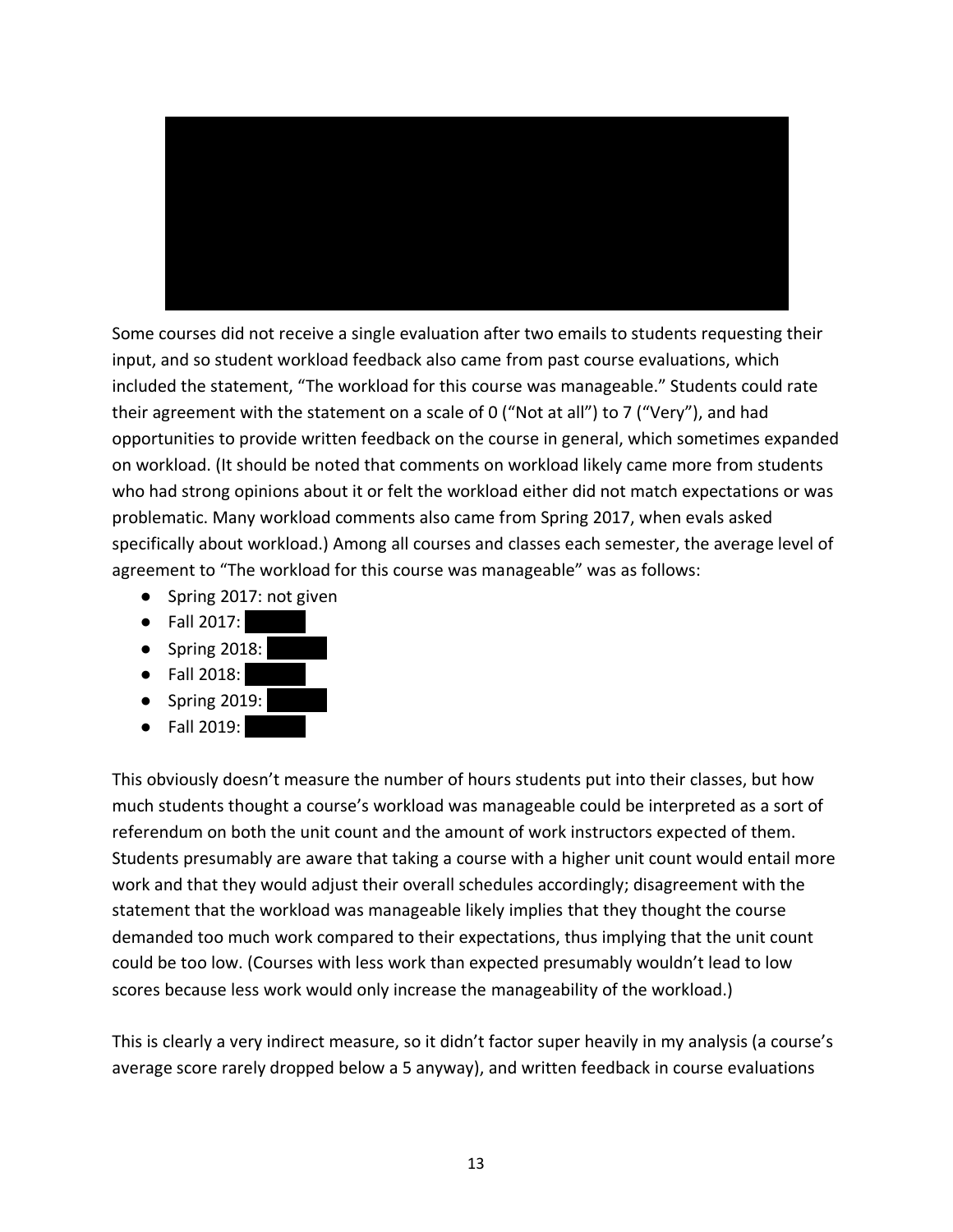factored in more strongly when multiple people for a class offered the same or similar workload feedback.

All these data points were divided by course and inputted into this document's final section, a course-by-course index where I could compare and weigh instructor and student feedback to come up with final recommendations. Course material fee recommendations are based on instructors' material needs (or lack thereof),  $\blacksquare$  is knowledge of equipment needs and costs (which most fees are for), internal fee documents, and campus' database of fees. My course-renumbering scheme was a product of what structure made the most sense to me (while limiting how many courses had to change numbers).

Unit counts recommendations did not follow a set formula—the calculations are simply too inexact: Instructors can't monitor exactly how long it takes to do their assignments; workload varies week-to-week, term-to-term, and student-to-student (who may not remember precisely how many hours they put in). On top of that, with a three-hours-of-work–to–one-unit ratio, work-hours had to be rounded to the nearest multiple of three.

Nonetheless, instructors' workload numbers were more heavily weighted when:

- Student feedback varied so wildly that an instructor's expectations became a sort of anchor that pointed to which end of the student spectrum was more accurate
- Instructors had tested (and thus knew) the amount of time needed to complete assignments, especially when they had adequate mechanisms to ensure students completed them
- There was minimal or no student feedback
	- Bullet 3 *without* bullet 2 usually led me to decline making any recommendation

Overall, however, students' input was most important because the amount of time *they* spend on coursework determines unit counts. When student responses to out-of-class workload varied widely, course evaluation comments can strongly imply which end of the spectrum is more accurate. In those cases, I also gave slightly more weight to the longer-hours side of a workload spectrum: Some students may get away with earning their units with less work (either due to being advanced or cutting corners), but those who do every assignment and/or may be less advanced (and thus take longer) shouldn't be deprived of the units they've worked for.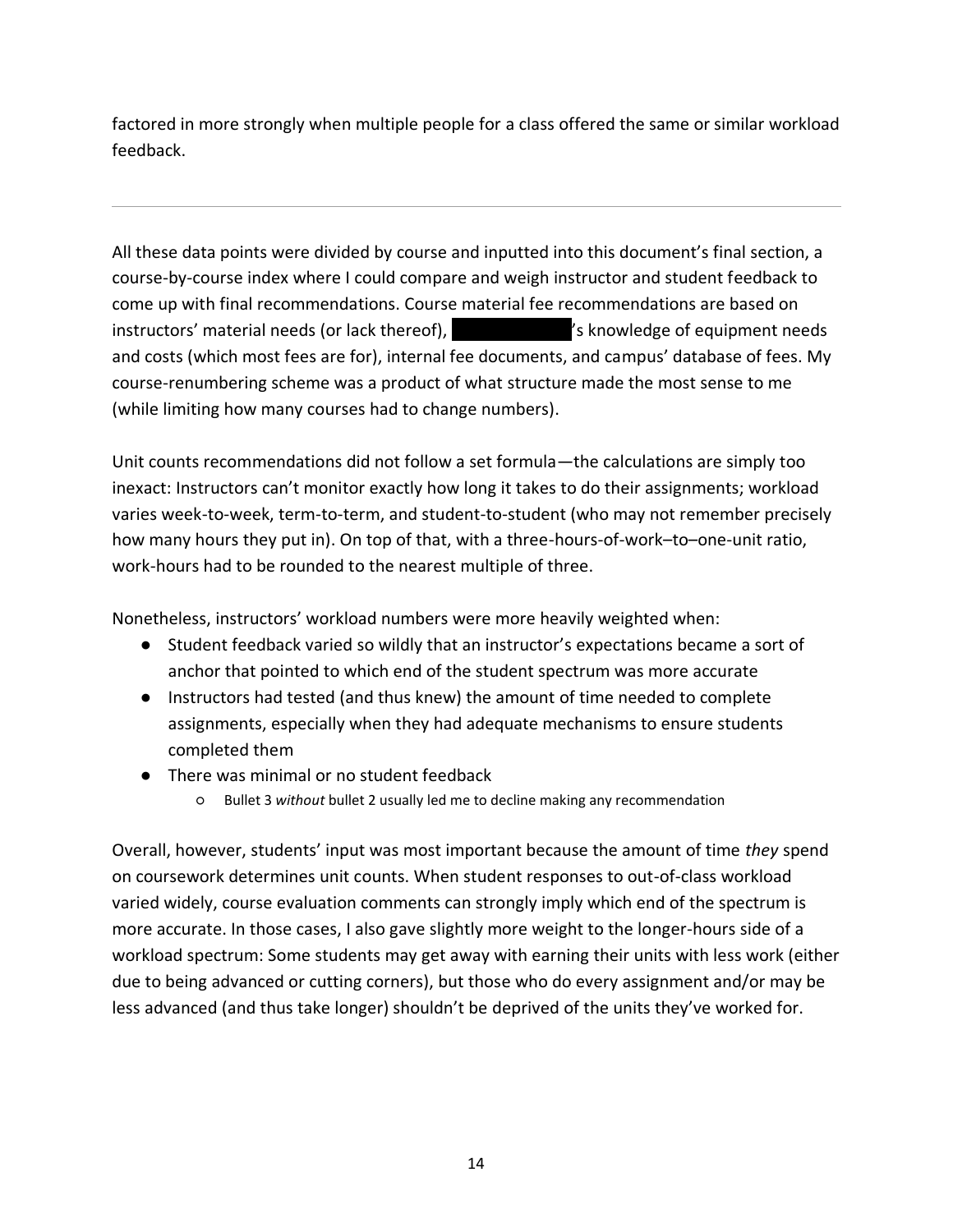## **RECOMMENDATIONS: COURSE MATERIAL FEES**

Class materials requirements and upkeep evolve over the years, and it's a good time to look at each course material fee and find out if they're still appropriate. These fees tend to go toward maintaining equipment (as with Video and Doc courses), producing books (as with advanced Photo courses), or graphic-design needs (as with Multimedia courses). Some fees are also supplemented by professors' grants or research funds.

Listed below is each course that currently has a course material fee, the current fee, the recommended fee, and justification for any change.



Through interviews and my survey, I found that most instructors for classes with these fees either don't know what their fees are for or have only a general sense of what they're used for. **These instructors should be contacted at some point in the near future and provided a quick rundown of what their fees are for.** This knowledge would obviously be useful to them, useful to students who ask them about the fees, and would give instructors the awareness to request fee adjustments when their courses' material needs change.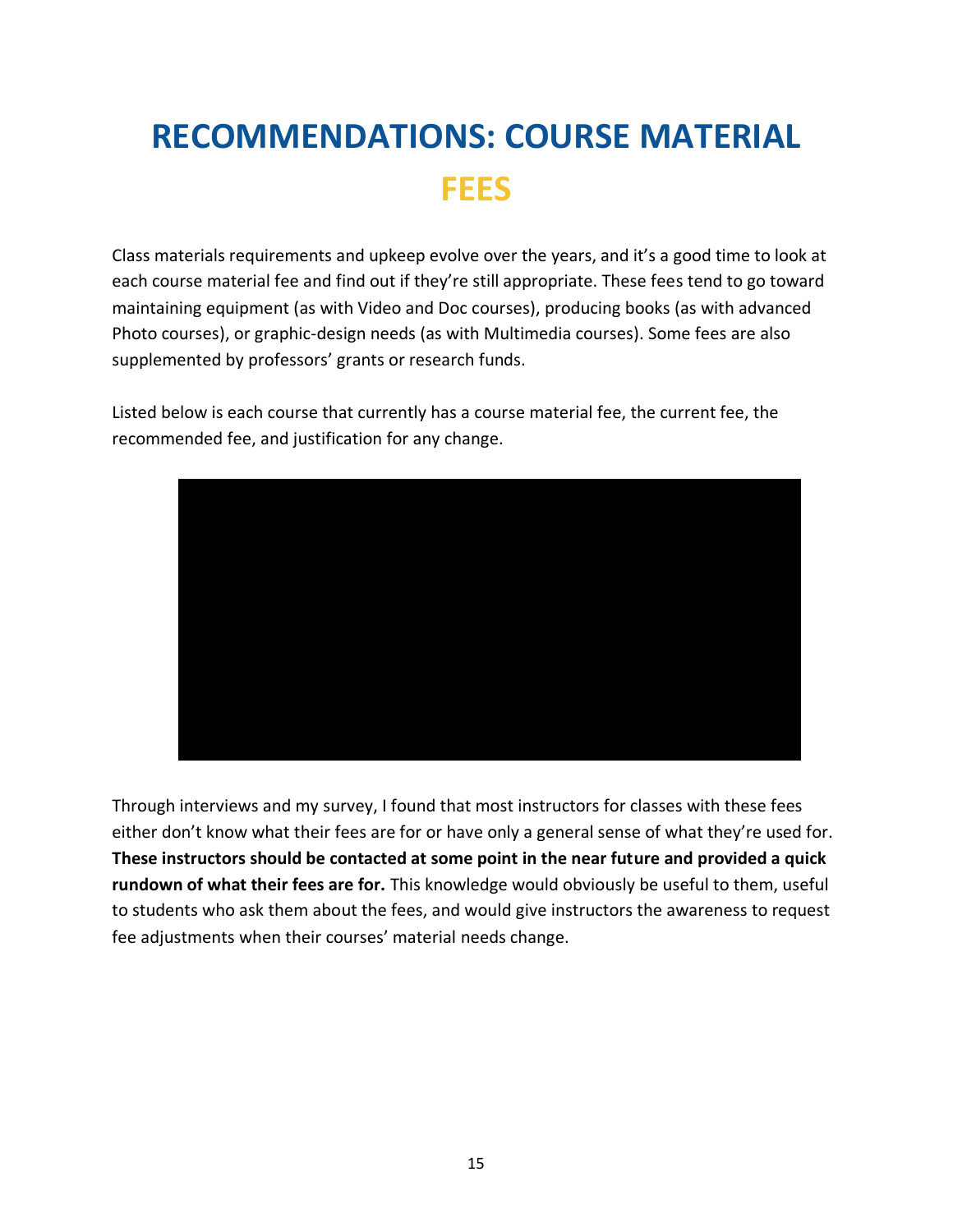## **RECOMMENDATIONS: COURSE RE-NUMBERING**

There is little organization to the way the J-School's courses have been numbered. Basic reporting courses tend to fall between 200 and 210, Photojournalism courses between 210 and 220, and many Video and Documentary courses are in the 280s. Mini classes all exist in 219, and a great number of classes live at 298, which is for newer courses still in a trial stage (219, 226, and 298 are three *courses*, the different offerings within them are the courses' *classes*).

The most intuitive way to re-number courses, while minimizing the amount of shuffling, is to do so by platform. Below is the recommended order. Most 298 classes and one 219 class have been slotted into their respective platform or specialization.

Completely re-numbering the School's courses is impractical: Say we want to group Audio courses in the 220s. Intro to Audio (275) cannot be moved to 220 because 220 houses Intro to Coding—even if we wanted to move Intro to Coding to a different number. A number that has housed a course can only be reused five years after the course that used to be there has been completely withdrawn and fully retired from the campus' curriculum system (not just removed from the campus catalog). For instance, 214: Photo Tutorial ended in Spring 2016, meaning 214 will be available for use starting Summer 2021.

#### Here's what COCI has to say about it:

A course number may not be reused for a new course for a period of ... five years for graduate courses. This rule is designed to avoid confusion among faculty and students and to avoid the need for variances if students who have taken the old course wish to take the new course. (The time restriction is based on the latter consideration and represents the time in which most students enrolled at the time of the change will have left the University.) This rule applies whether a course has been withdrawn or simply has not been offered during the restricted time period.

Therefore, platform groupings below are roughly based on where courses already are: Video and Doc courses tend to cluster in the 280s, Narrative in the 240s, Multimedia in the 210s and 220s, etc. 298s were then distributed to empty numbers within the appropriate platform groupings, and then established courses that are not currently in the appropriate groupings filled in other empty slots.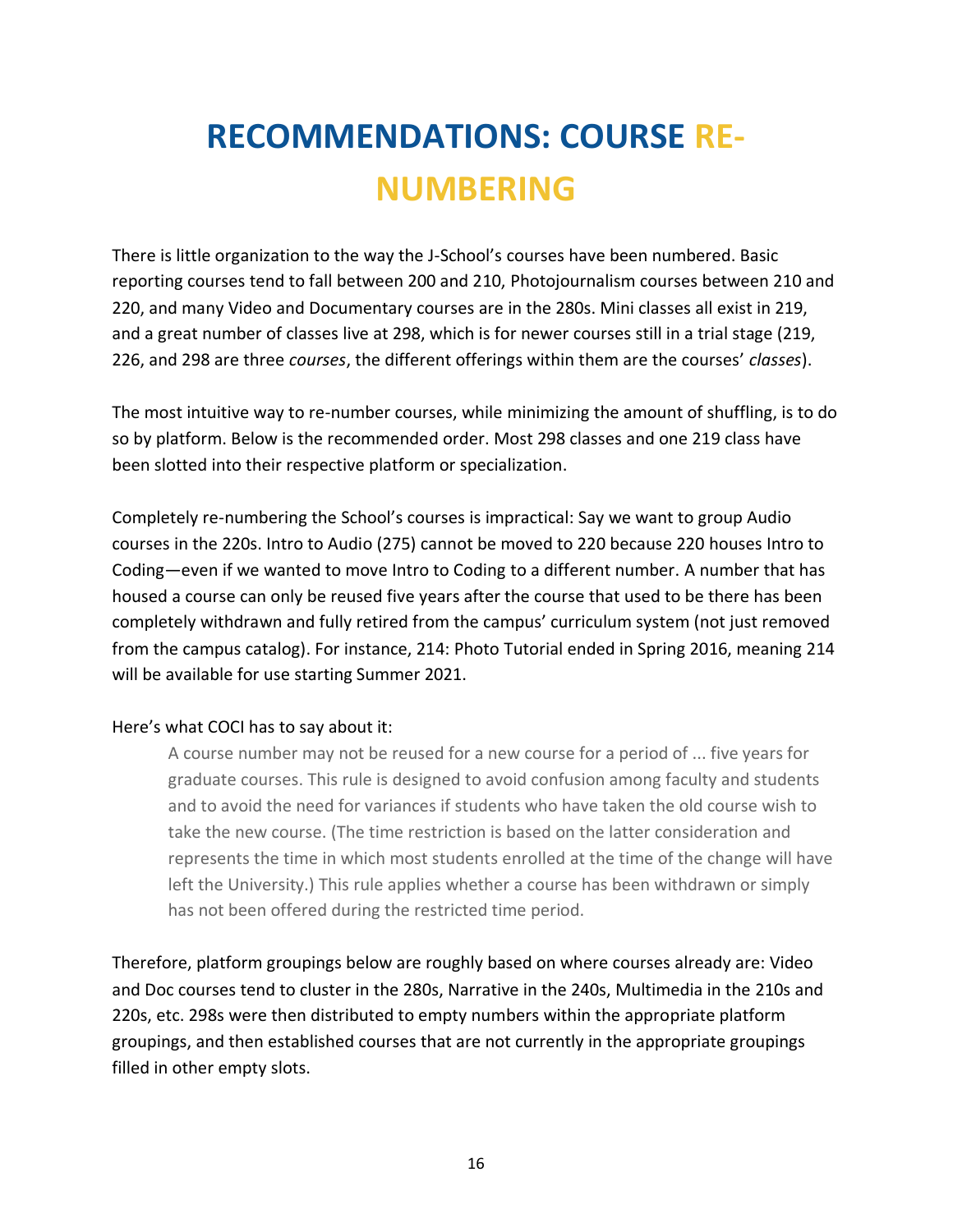**Doing this decreases the number of numbers the School has left for new courses**, given the five-year rule quoted above. As an alternative, COCI regulations say the "use of a suffix with a new course may avoid the above problems – course 101 is considered to be different from course 101A and similarly 101C from 101D."

The final thing to keep in mind before making any final decisions on a new number scheme relates to course material fees, which, again, are handled through a totally different process. These fees are attached to course numbers, not the course occupying that number. So, for example, the fee associated with  $|$  and the set of is actually attached to  $|$ currently. A different campus committee with its own process handles moving a course's fee to its new number (see the "Next steps and timelines" section for more).

Each course receiving a new number requires its own proposal in CMS. Those that will also see a change in unit count can have both those changes requested in the same proposal. While a new number may receive expedited approval, re-numbering a 219 or 298 class would not because that technically requires creating a whole new course.

Here is the proposed re-numbering scheme, with courses removed from the catalog (but that are not fully *retired*) in gray:

|               |              | <b>Current</b> | Old    | <b>Primary</b> |              |
|---------------|--------------|----------------|--------|----------------|--------------|
| <b>Number</b> | <b>Title</b> | fee            | number | platform       | <b>Notes</b> |
|               |              |                |        |                |              |
|               |              |                |        |                |              |
|               |              |                |        |                |              |
|               |              |                |        |                |              |
|               |              |                |        |                |              |
|               |              |                |        |                |              |
|               |              |                |        |                |              |
|               |              |                |        |                |              |
|               |              |                |        |                |              |
|               |              |                |        |                |              |
|               |              |                |        |                |              |
|               |              |                |        |                |              |
|               |              |                |        |                |              |

**The School should also consider fully withdrawing and retiring old courses that faculty no longer expect to teach.** That could give the School much more room to propose new courses in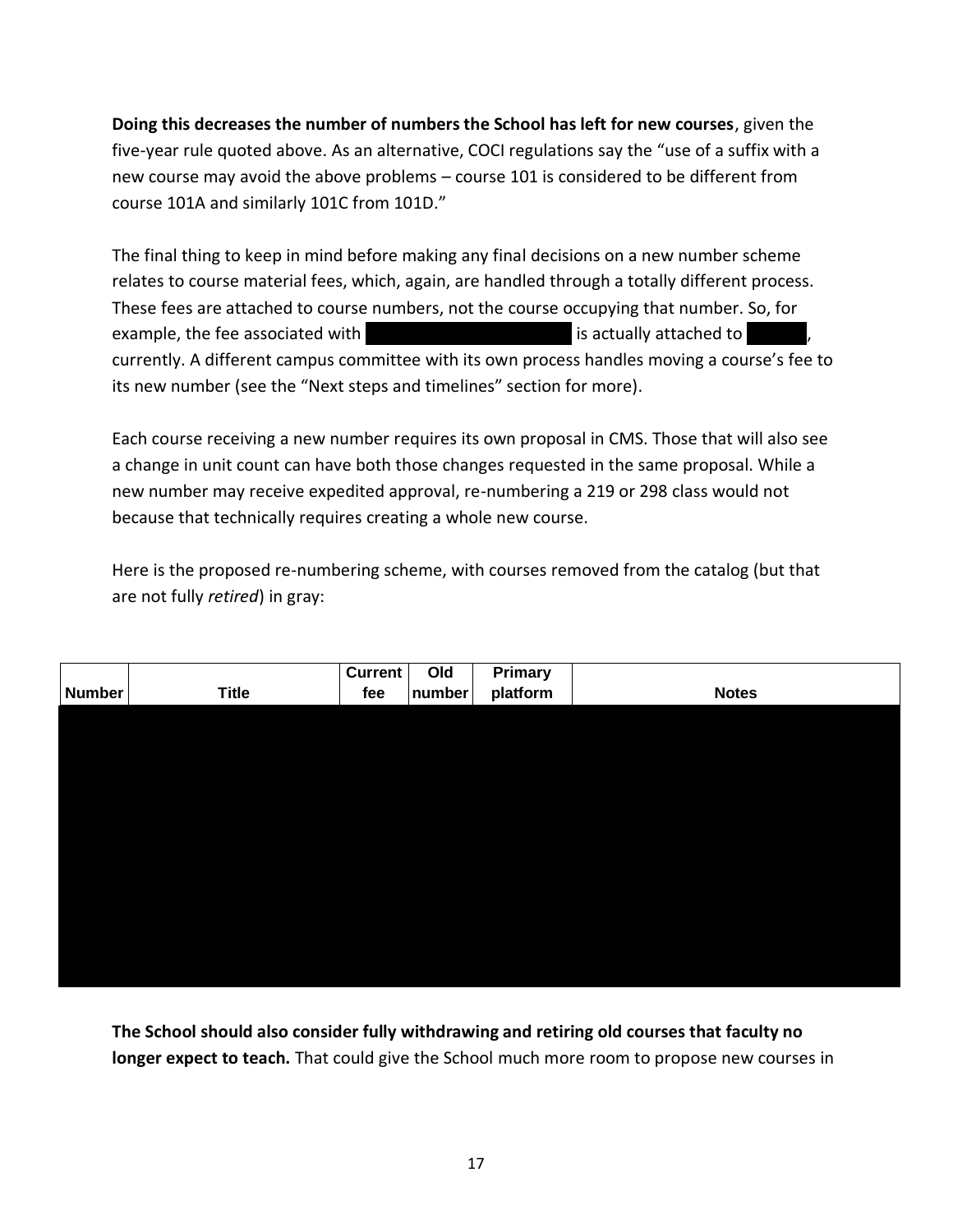the long run (if it doesn't want to implement the suffix system). Under the above scheme, the following numbers remain free:



The following courses will become free after five years under the above scheme:



The following courses will become free after five years under the above scheme if all courses that have been removed from the catalog are withdrawn/retired:



### **RECOMMENDATIONS: COURSE UNIT COUNTS**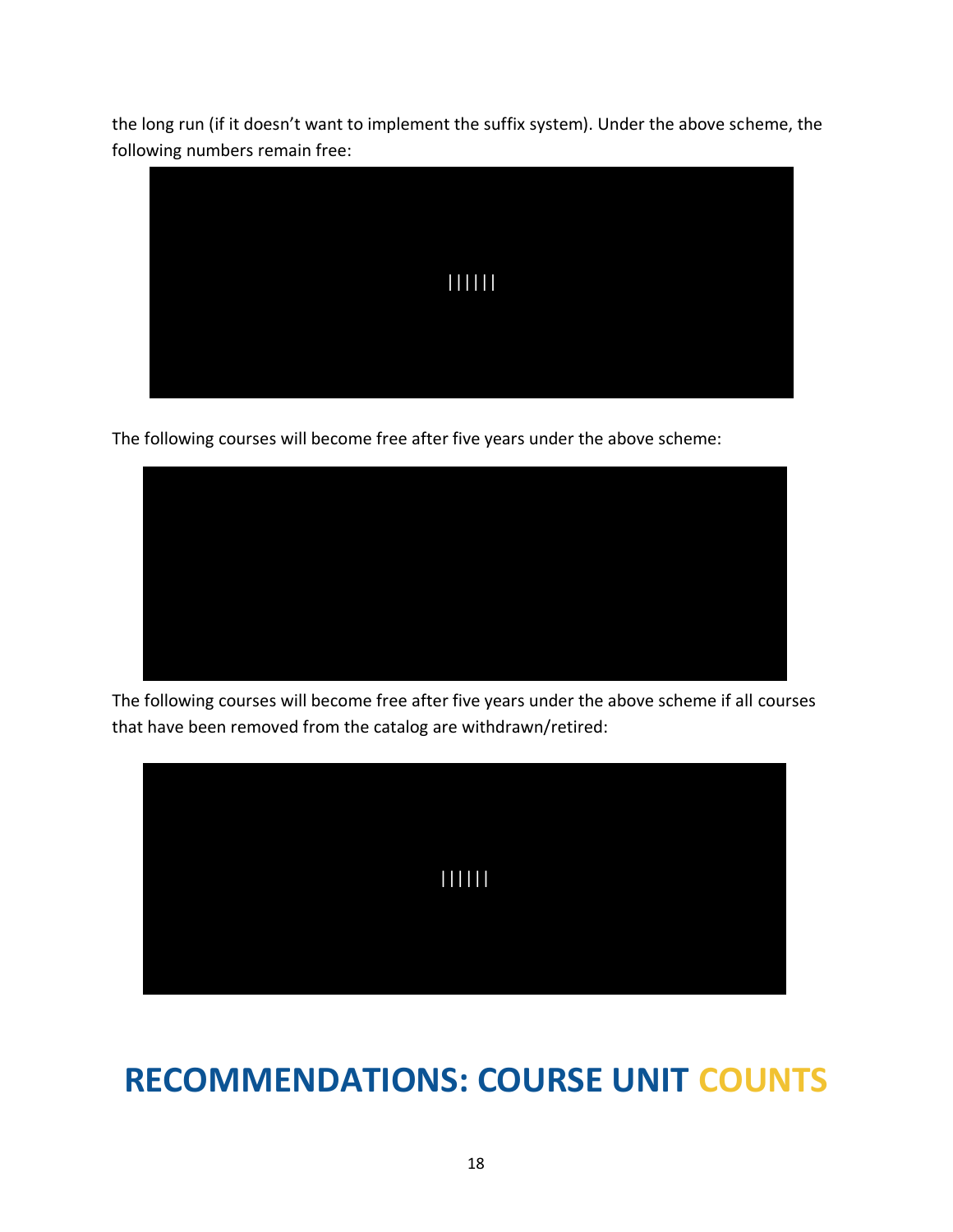From a student perspective, unit counts are important because they roughly indicate how many hours a week they should expect to commit to a course they want to register for. Revolving instructors, changes in technology and pedagogical practice, and years of student feedback have altered courses' workloads while their unit counts—often reflecting campus' inflexible notions of workload requirements—don't change.

Basically, for a 15-week class, one unit corresponds to three hours of student work per week, including in-class time. A three-unit course, then, should be three hours of class a week plus six hours of outside work a week. Though there's no strict requirement that every hour of in-class time has to be accompanied by two hours of out-of-class time, COCI's unit-count-evaluation model follows that. Here is more context from [COCI's handbook](https://academic-senate.berkeley.edu/coci-handbook):

Unit value for course offerings is governed by [Academic Senate Regulation \(SR\) 760,](http://senate.universityofcalifornia.edu/bylaws-regulations/regulations/rpart3.html#r760) which states in part: "The value of a course in units shall be reckoned at the rate of one unit for three hours' work per week per term on the part of a student, or the equivalent." COCI defines "work" to include class contact time as well as time spent outside of class studying and doing research or homework. Thus, a three-unit course offered during fall or spring requires a minimum of nine hours of total work per week. (The work hours per week will be higher for six-, eight-, and ten-week term lengths.)

[SR 760](http://senate.universityofcalifornia.edu/bylaws-regulations/regulations/rpart3.html#r760) does not specify a relationship between unit value and class contact hours, but contact hours do often correlate to unit value. COCI utilizes the following general model to promote consistency across campus: one unit usually corresponds to 15 lecture or seminar contact hours per term. Thus, a three-unit course would generally have 45 contact hours over the course of the term. Such a course might have a format of three hours of lecture per week for 14 weeks, plus three hours of review during Reading, Review, and Recitation (RRR) Week. The course would have nine hours of total work per week, three of which would be in-class lecture. Students would be expected to do six hours of additional out-of-class work.

Departments are responsible for submitting course proposals and syllabi that include a detailed description of how unit value is justified.

Unit-count changes for any course requires full COCI review. Submitting the proposed change in CMS requires, among other details, a syllabus, which must include certain information (see [here](https://academic-senate.berkeley.edu/course-toolbox/6.1) for more). A unit-change proposal for a course that also needs a number change can have both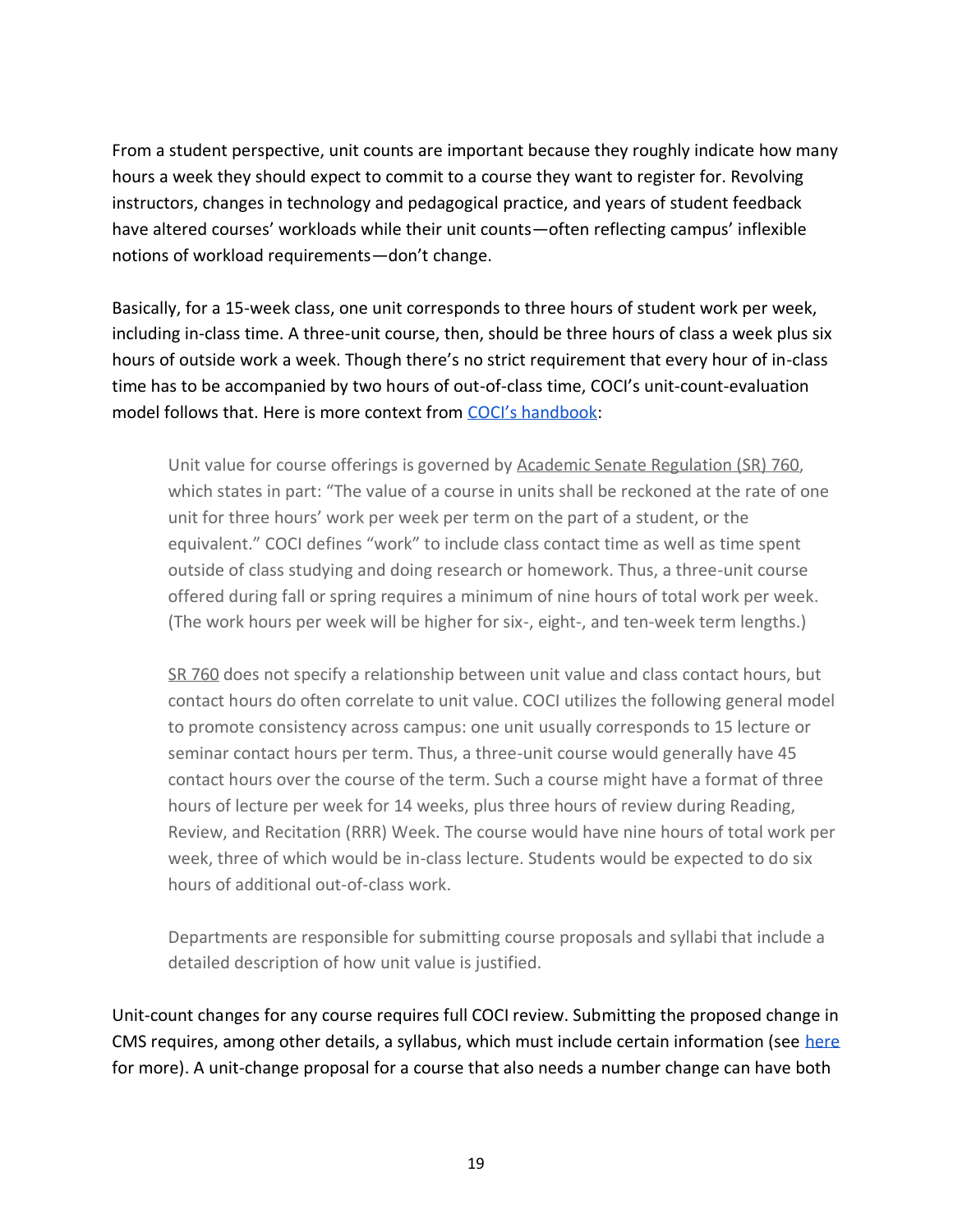those changes requested in the same proposal. See the "Next steps and timelines" section for more on the approval process.

There are additional considerations for ||||||||||||||||||||||||| (which has an unusual instruction format), classes getting moved out of the and and courses, and courses that deserve high unit counts (typically above 4 or 5 units). According to COCI staff, if "is not routinely holding seminar hours in a classroom setting, ... perhaps this is a class better categorized with field study or group study instruction." (See COCI's [Course Toolbox](https://academic-senate.berkeley.edu/course-toolbox) for more on making this kind of modification.)

Additionally, "  $\blacksquare$   $\blacksquare$   $\blacksquare$   $\blacksquare$   $\blacksquare$ is the course number, " is the course itself, and the various titles of the specifically offered syllabi [|||||||||||||||||||||||||, |||||||||||||||||||||||||, etc.] are the classes that are offered underneath that course number." So giving sand sand is their own numbers means turning *classes* into *new courses*. Another issue can arise if a  $|$  or  $|$  class deserves a unit-count modification but we

want to keep it at|||||| or ||||||. Currently, |||||| classes must be 1 unit and ||||||s must be 2–4 units. ||||||||||||||||||||||||, for instance, is recommended for 5 units, meaning either and and must slim down its workload or "

must be changed (with justification) in CMS to be 2–5 units.

Finally, COCI gets antsy about high unit counts, which a number of our production classes deserve. My recommendation is to give COCI sufficient justification for why a class should have a high unit count, including explaining why it doesn't make sense for a professional school like ours to maintain a set ratio between in-class instruction and out-of-class work (these explanations are laid out below). As a back-up, heavy production courses can come with a required "lab" that students must concurrently enroll in. Here's what COCI staff had to say about the issue:

There is no specific guidance from COCI to address what you are bringing up. Generally, a course should carry a maximum of 4 units. But there are some exceptional cases where they are worth more.

Some departments, particularly in the biological sciences, will create "laboratory only" courses that complement the lecture course to give students the instructional space and credit for academic work. So, for example, COURSE A is the lecture course worth 4 units that is just lecture and any outside work (readings, writing papers, etc) and COURSE B is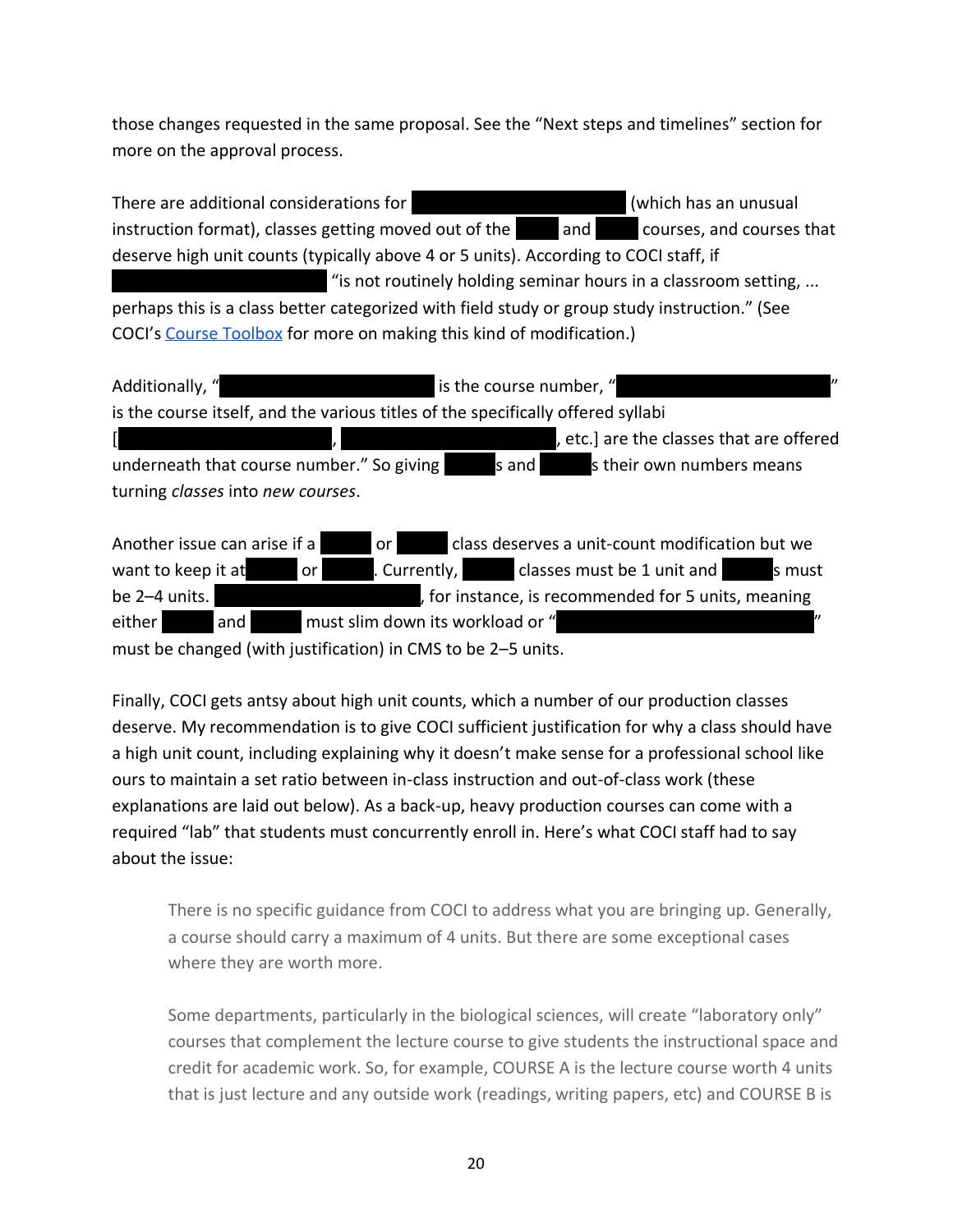the laboratory course for 4 units that allocates all 12 weekly hours for lab work. You can use the course prerequisites to express that COURSE B must be taken concurrently with COURSE A, so then students receive 8 units for doing the total 24 hours of work across two courses.

Because of limited space between 200 and 299, this is not recommended. A COCI analyst did not bring up any concerns after reviewing one of the below unit-count-change proposals that explained why high unit counts are necessary.

Below is a breakdown of how many courses have how many units and how that will change if all these recommendations are approved:

| Currently |         |         |         |         |         |         |         |         |
|-----------|---------|---------|---------|---------|---------|---------|---------|---------|
| 1-unit    | 2-unit  | 3-unit  | 4-unit  | 5-unit  | 6-unit  | 7-unit  | 8-unit  | 9-unit  |
| courses   | courses | courses | courses | courses | courses | courses | courses | courses |
|           |         |         |         |         |         |         |         |         |

*\* 219, 226, and 298 are counted as single courses (even though they have several classes each). For this chart, they're considered to have, respectively, 1, 3, and 3 units (officially, they're 1, 3–4, and 2–4 units, respectively). 200's lab and R&R are also combined into 200.*

| <b>Proposed</b> |         |         |         |         |         |         |         |         |
|-----------------|---------|---------|---------|---------|---------|---------|---------|---------|
| 1-unit          | 2-unit  | 3-unit  | 4-unit  | 5-unit  | 6-unit  | 7-unit  | 8-unit  | 9-unit  |
| courses         | courses | courses | courses | courses | courses | courses | courses | courses |
|                 |         |         |         |         |         |         |         |         |

*\* The number of courses is higher because a 219 and several 298 classes recommended for their own numbers are here considered their own courses. 219 is still considered 1 unit here. 200's lab and R&R are still combined into 200.*

Overall, 46 courses and classes were evaluated,\* with 21 of them (46 percent) warranting unitcount changes:

|  | should increase by    | units. |
|--|-----------------------|--------|
|  | should increase by    | units. |
|  | should increase by    | units. |
|  | should increase by    | unit.  |
|  | don't need to change. |        |
|  | should decrease by    | unit.  |
|  | should decrease by    | units. |
|  |                       |        |

The net unit count of these 46 increased by units.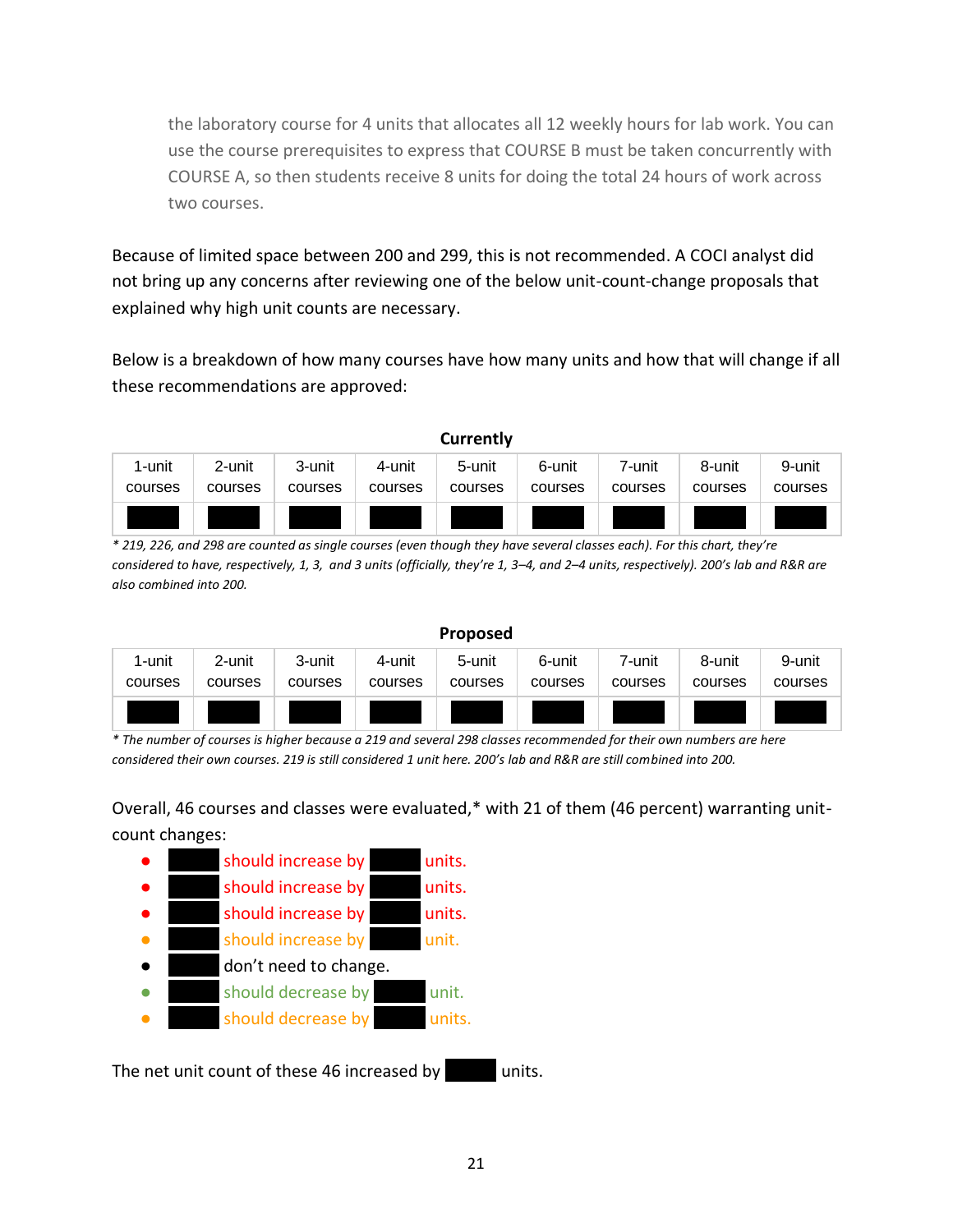\**J200's lab and Reading and Review companions were lumped together with 200.* 

Below is a breakdown of many of these courses by platform. Courses that serve two platforms are counted twice (once in each platform). Excluded from this table are 219s (except for the 15 week  $|$ ,  $|$ ,  $|$ ,  $|$ , and those serving more than two platforms.

| <b>Platform</b>                      | <b>Narrative</b> | <b>Audio</b> | <b>Multimedia</b> |
|--------------------------------------|------------------|--------------|-------------------|
| <b>Courses</b>                       | 10               | 3            | 7                 |
| <b>Current average unit</b><br>count |                  |              |                   |
| Proposed average unit<br>count       |                  |              |                   |
|                                      |                  |              |                   |
| <b>Breakdown</b>                     |                  |              |                   |

| <b>Platform</b>                      | <b>Photo</b> | Video | <b>Documentary</b> |
|--------------------------------------|--------------|-------|--------------------|
| <b>Courses</b>                       |              |       |                    |
| <b>Current average unit</b><br>count |              |       |                    |
| Proposed average unit<br>count       |              |       |                    |
|                                      |              |       |                    |
| <b>Breakdown</b>                     |              |       |                    |

Multi-platform courses (i.e., India, etc.) aside, |||||||||||| clearly has more courses than other platforms.  $|$ , however, skew toward platforms that require training in equipment, crewing, and computer programs. Overall, and  $|$  and  $|$ projects of which necessarily demand more skills and hours than other platforms—need the biggest boost in units.

In general, production courses were typically found to deserve 4 or more units, while nonproduction courses were typically found to deserve 3 or fewer. **This is a good, if loose, rule of thumb to consider when proposing new, full-semester courses.**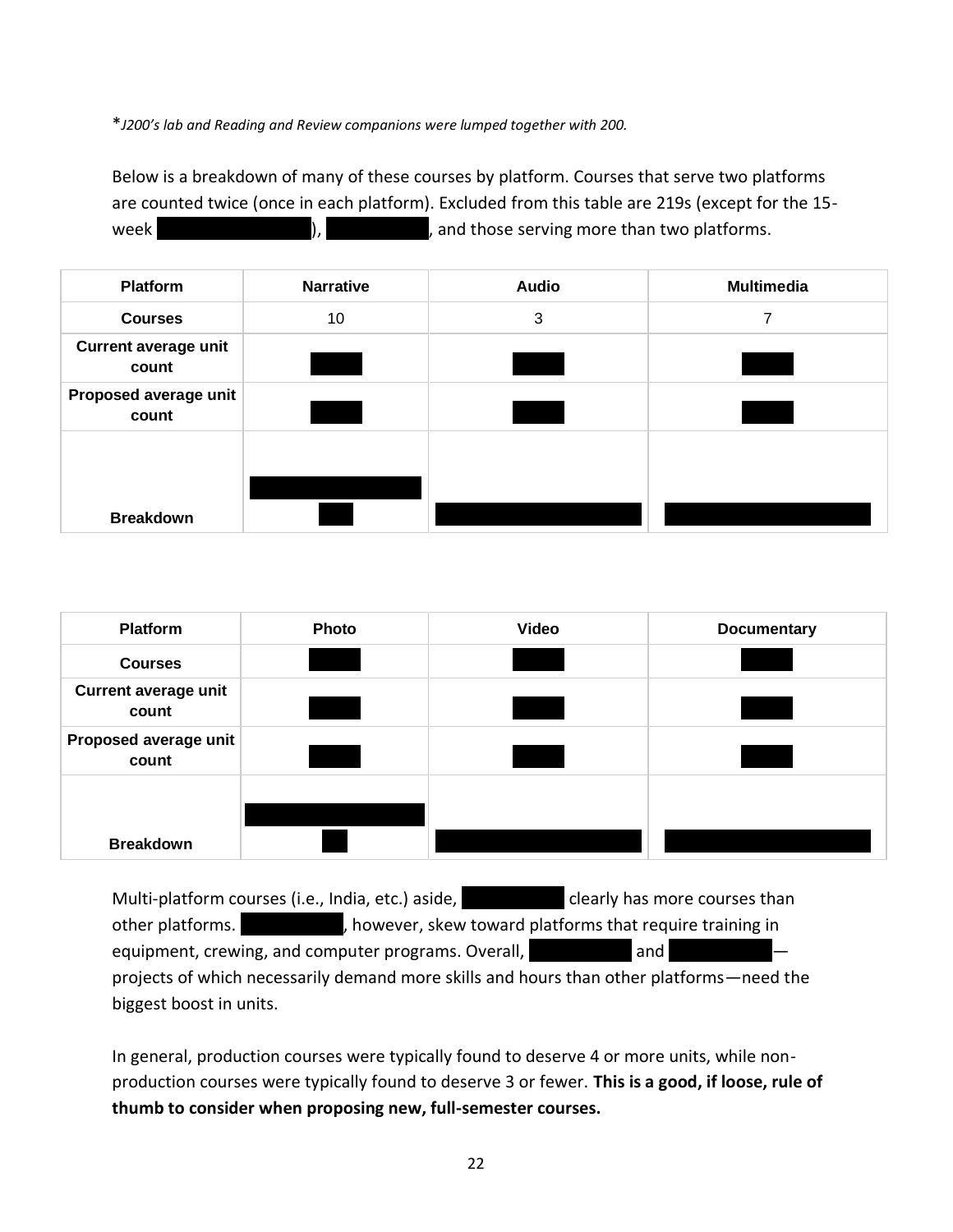Below is each course and class recommended for a change in unit count, along with justification to support the Course Management System proposals that will be taken up by COCI. **These proposals will also require submitting up-to-date syllabi** that reflect:

- The requirements for the course (what students will be expected to do to pass), and the relative weight of each requirement toward the final grade (usually expressed as percentages)
- A chronological schedule of topics, usually in a week-by-week format. Note, if the course proposal includes a request for non-standard term lengths (e.g., a three-week term) please include in the syllabus an explanation of how the schedule will be adjusted to accommodate such a schedule.
- A list of required readings, provided in citation format.
- An example of a fully developed syllabus can be [found on the website](https://academic-senate.berkeley.edu/sites/default/files/syllabus_components.pdf) of the Center for Teaching & Learning.

#### COCI also recommends that:

In the case of similar course modifications for multiple courses, consider attaching a cover letter from the department that explains the rational for the change (e.g., change in major requirements, comprehensive curriculum updates, etc). Remember, while your department may have been thinking about or discussing this new course or course modification for a long time, usually this proposal is new to COCI. Telling the "story" of how the modification came about very helpful.

See Appendix I for a potential cover letter. Additional links to supporting documentation include:

- The **No. 2018** on the J-School website for past course evaluations
- A spreadsheet of results from instructor surveys:
- A spreadsheet of results from student surveys:

Per ||||||||||||'s recommendation, the courses below are color-coded based on the urgency of their needing to change. This was determined based on how many units they need to change by: Red is most urgent ( $\blacksquare$  or more units should be added), orange is moderate urgency (|||||| unit needs to be added or |||||| subtracted), and green is least urgent (1|||||| unit needs to be subtracted).

Please note that, while no privacy guarantees were made, instructor and student survey feedback should only be shared with folks who have a reason to see them. See the final section of this document for a more detailed breakdown of each course.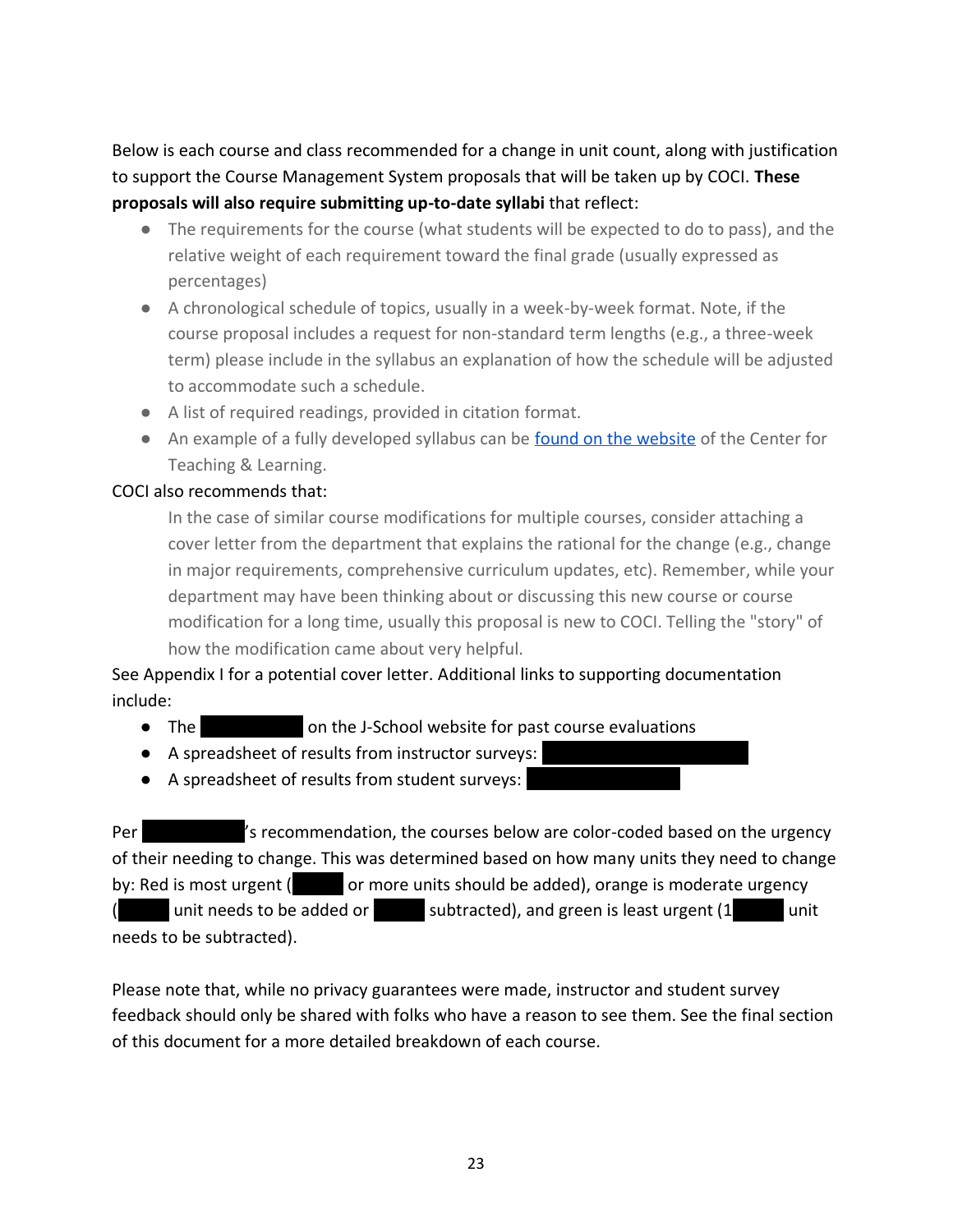

#### **WHY HIGH UNIT COUNTS ARE NECESSARY TO COURSES IN JOURNALISM**

Some UC Berkeley graduate courses demand an especially high number of hours of outside work—the equivalent of  $|$ ,  $|$ , or even  $|$  units. Such courses are often accompanied by a "laboratory" course in which students are required to concurrently enroll. These are extra instructional spaces that absorb some of the units, and we see this in the Graduate School of Journalism with J200.

Perhaps unlike most graduate disciplines, the Journalism School's professional-school curriculum does not benefit from basing the number of out-of-class work hours on the number of in-class work hours. It does not take, say, six hours of homework or research a week to digest or practice three hours a week of instructional material. The School's high-unit courses are production courses: In addition to traditional "homework" like readings, viewings, and listenings, students spend their out-of-class hours reporting, writing, editing, and doing other work that goes into the creation of legitimate pieces of publishable journalism. It takes time to learn how to report, write, shoot, interview, and edit well—but repeatedly applying those learned skills until a single assignment is complete takes significant time. Indeed, there have been students who have reported—for courses with three to four hours per week of in-class time—an average of over hours of outside work per week. Depending on the reporting challenges and needs of their projects, students spend much different amounts of outside-ofclass time in their courses, anyway. That means unit counts for production courses are invariably rough averages that cannot reflect every student's work-hours.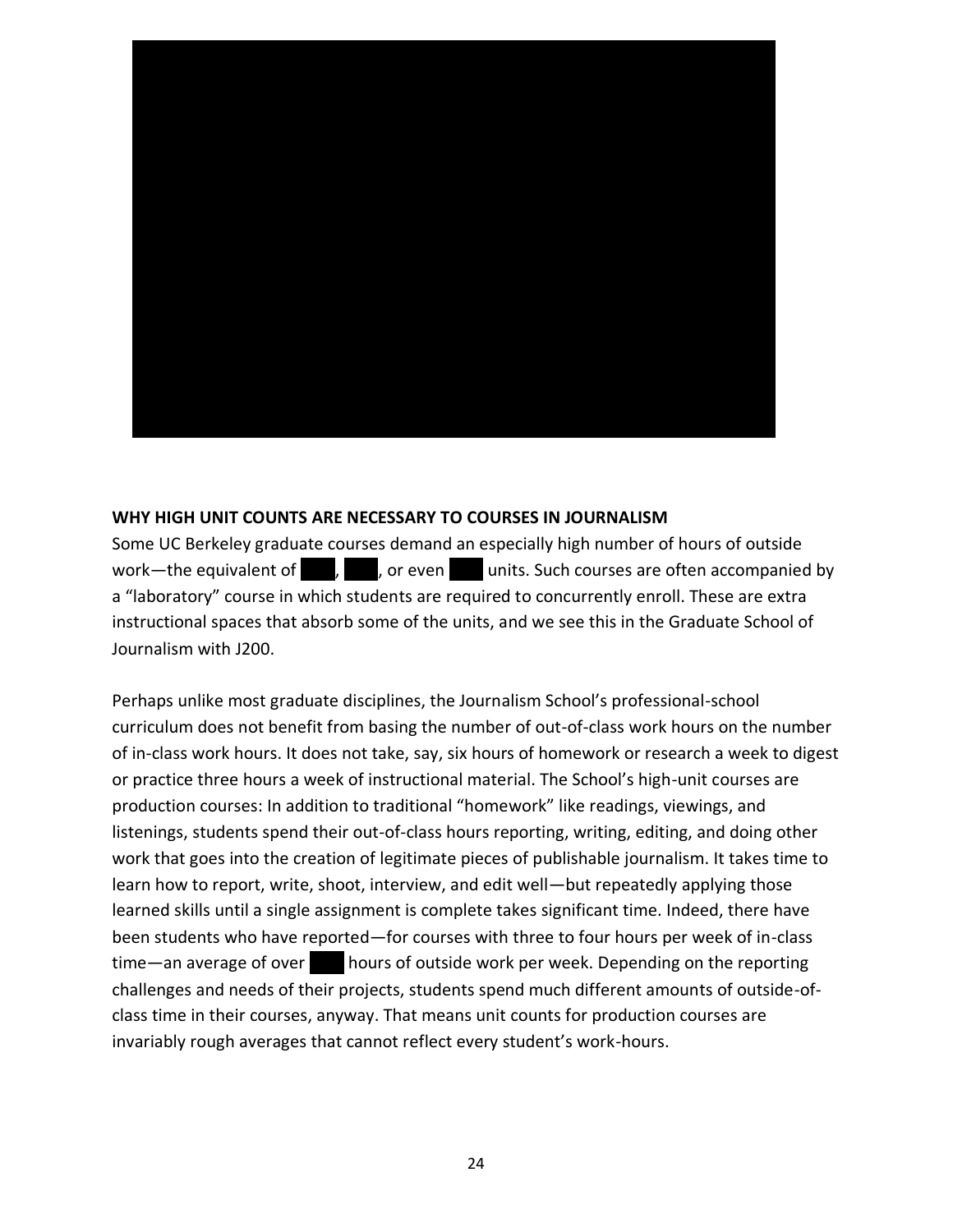Adding a "laboratory" component likely will not add any value to students' learning and practice; students have to be out in the field (or at least not cooped up in a classroom) to do this kind of work. (This is not to mention the fact that enough of these "laboratory" components would take up considerable space in our 200–299 numbering and would severely limit space for new courses.) While courses should generally max out at units, there is no specific guidance from COCI on this topic. In light of this and the above justifications, we ask that this course's high unit count be approved as requested.

### **RECOMMENDATIONS FOR DEGREE REQUIREMENTS**

Many of the School's degree requirements are based on course units. These include the following:

- The Master of Journalism (M.J.) degree at Berkeley requires completion of at least 36 semester units of coursework and a satisfactory Master's project. A minimum of 24 of those units must be earned from coursework in the Graduate School of Journalism.
	- 3 units Journalism 200 Reporting the News
	- 3 units Journalism 211 Reporting the News Lab
	- 2 units Journalism 298 Reading and Review
	- 3 units Journalism 255 Law and Ethics
	- 2 units Journalism 297 Reporting Internship
	- 2 units Journalism 294 Master's Project Seminar
	- One advanced reporting course is required for each semester after the first semester
	- Twelve units per semester are the minimum required for all U.C. Berkeley graduate students. Maximum units per semester are 14.5. The student's adviser, head graduate adviser, or the Dean can approve unit loads beyond 14.5.

Additionally, four platforms have required courses, the overall unit counts of which will increase under my proposals.

#### **I don't recommend increasing the total number of units required to earn the MJ, however.**

While students overall will take more units, most of them already easily clinch the 36-unit threshold. (As a Narrative student, I finished with units.) The 12-unit-per-semester minimum adds up to 48 units, anyway. And while the platforms would be even more differentiated by unit count if these recommendations are approved, it is probably also best not to split up unit requirement by platform (i.e., Narrative folks require 38 units for their degree, Video folks 46 units, etc.). Students change platforms during their two years and such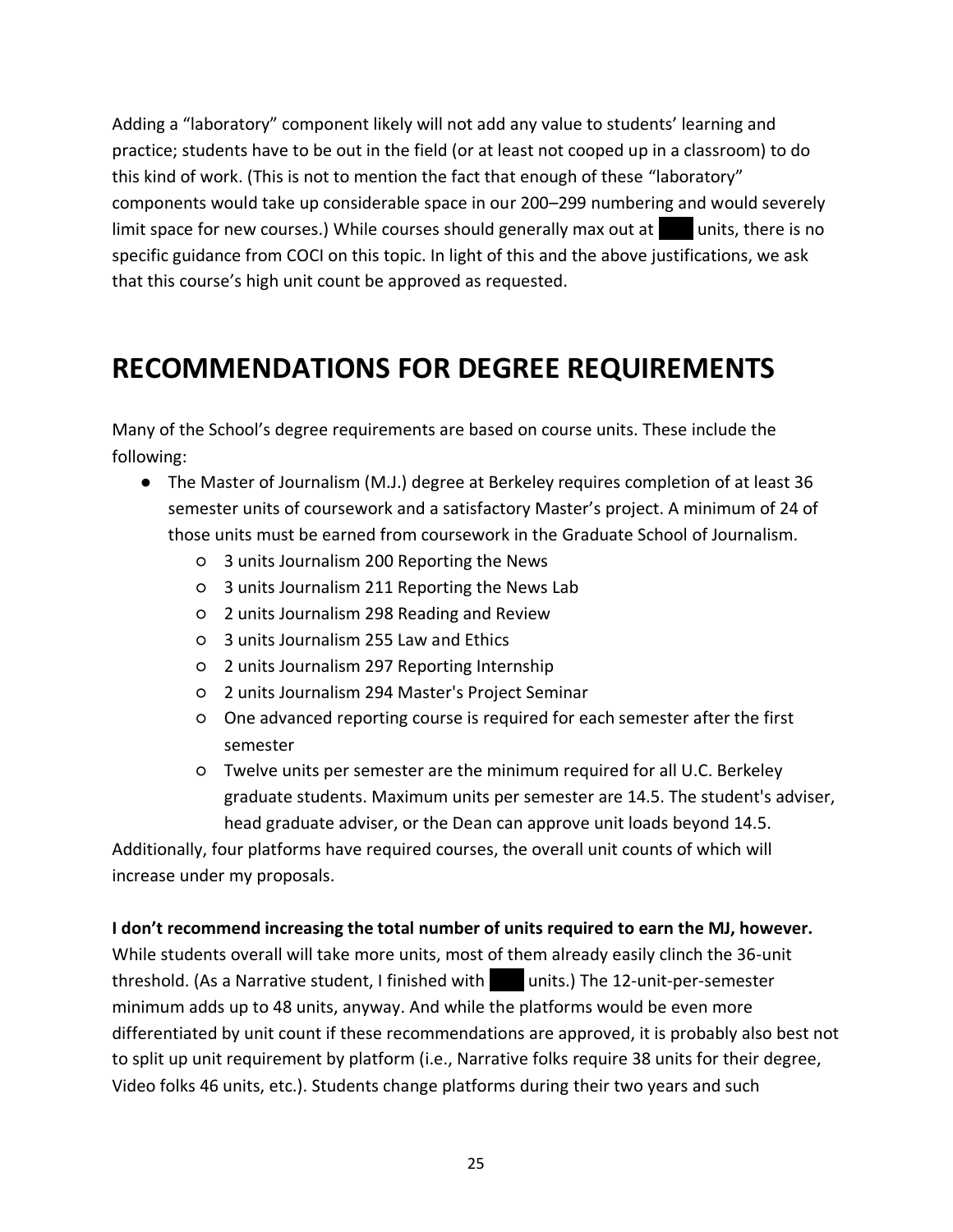differentiation will just cause unnecessary complexity for students and staff. Students want to learn as much as possible and tend to take as many courses as they can reasonably accommodate; requiring, say, the heavy-unit Video platform to meet the same low 36-unit bar as other platforms won't incentivize Video students to take fewer courses.

Because many courses are recommended for lower or higher unit counts, students should be notified, perhaps at the very outset of Fall 2020 and Spring 2021, that they should be cognizant of the total unit counts they register for each semester. Graduate Division policy requires them to be enrolled in at least 12 units per term, and School policy requires their advisor, the head graduate advisor, or the dean to approve course loads over 14.5 units. With the curriculum potentially gaining |||| net units, these faculty should be prepared to approve more requests for course loads over 14.5 units.

Alternately, the 14.5-unit threshold could be upped. The 46 assessed courses and classes currently total units. Adding net units is an increase of percent. Therefore, **I recommend increasing that single-semester unit threshold by** |||| **percent to** |||| **units (rounded) before students require an advisor's sign-off.**

Finally, while many instructors offered input on the sequence of courses in their platforms (see their comments in the appendix), there was never enough consensus to make any recommendations on platform sequences.

## **MISCELLANEOUS RECOMMENDATIONS, IDEAS, AND CONCERNS**

#### **Lecturers are seriously impacted by unit-count changes**

The number of units a lecturer teaches affects how much they're paid, and two instructors brought this up during interviews. They made very clear that this is an important consideration for decision makers when changing unit counts, and both said a decrease in the number of units they teach would have a significant impact on their pay. The two instructors, who declined to be named, said that despite their love of teaching, they put in as much and often more work into their classes as many of their students do, that a hefty dock in pay would no longer make that considerable time and effort feasible, and that they would have to reconsider teaching at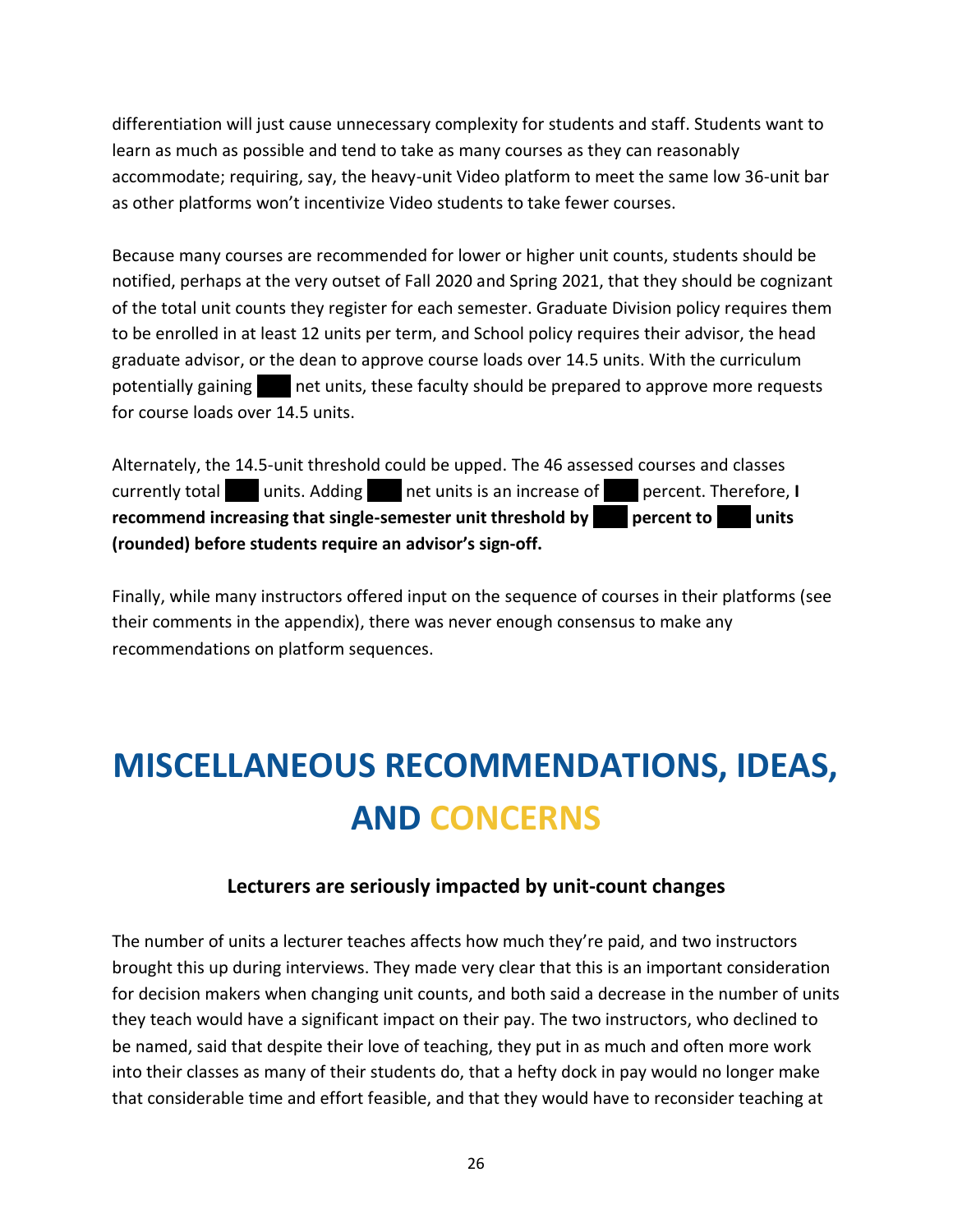the School. One talked to other instructors and found others had the same concerns. The other expressed concern that low unit counts influence how students view those courses, leading them to put in less time than warranted, keeping them from getting the most out of the courses, and making teaching those students harder. Any decision to change a course's unit count—whether now or in the future—should take into careful consideration the impact it will have on its instructor and whether the instructor's departure would impoverish students' learning and experiences.

#### **Student workload numbers can never be precise**

Students' outside-of-class workload—the most important ingredient in calculating unit counts—is far from fixed. Students vary considerably in how much time and effort they need or want to put in, courses' workloads vary week-to-week, and instructors and students' memories of how much time they put in are not perfect. Thus, most courses' workloads are rough averages, if not a range of hours. The difficulty is further compounded when the weekly in-class hours are added to the weekly out-of-class-workload hours and the whole thing is divided by three.

#### **Unit counts for thesis work**

Currently, students get 2 units over their second year for their master's thesis projects via J294. Many tracks, however, have courses dedicated to working on theses that earn students extra thesis-specific credits: Multimedia has 6 units over the second year for the New Media Master's Project Seminar, Video has 8 units over the second year for Longform Video Reporting and Storytelling, Doc also has 8 over the second year for Documentary Production, and Narrative now has the (optional) Narrative Writing Capstone for 3 units.  $\blacksquare$ , before stepping down from leading the  $|$  track, said she would like to see something similar for ||||||||. While the amount of work needed to complete a thesis tends to vary a bit by platform, the School may want to think about whether it's cool with awarding students widely varying units for thesis work via these thesis-focused production/workshopping classes. (My own recommendation is that discrepancies are fine as long as each platform has a class where students earn credit for producing or workshopping their theses.)

#### **Honoraria for class speakers**

One instructor brought up the fact that some professors pay differing amounts of honoraria to outside folks who come speak to their classes.  $|$  says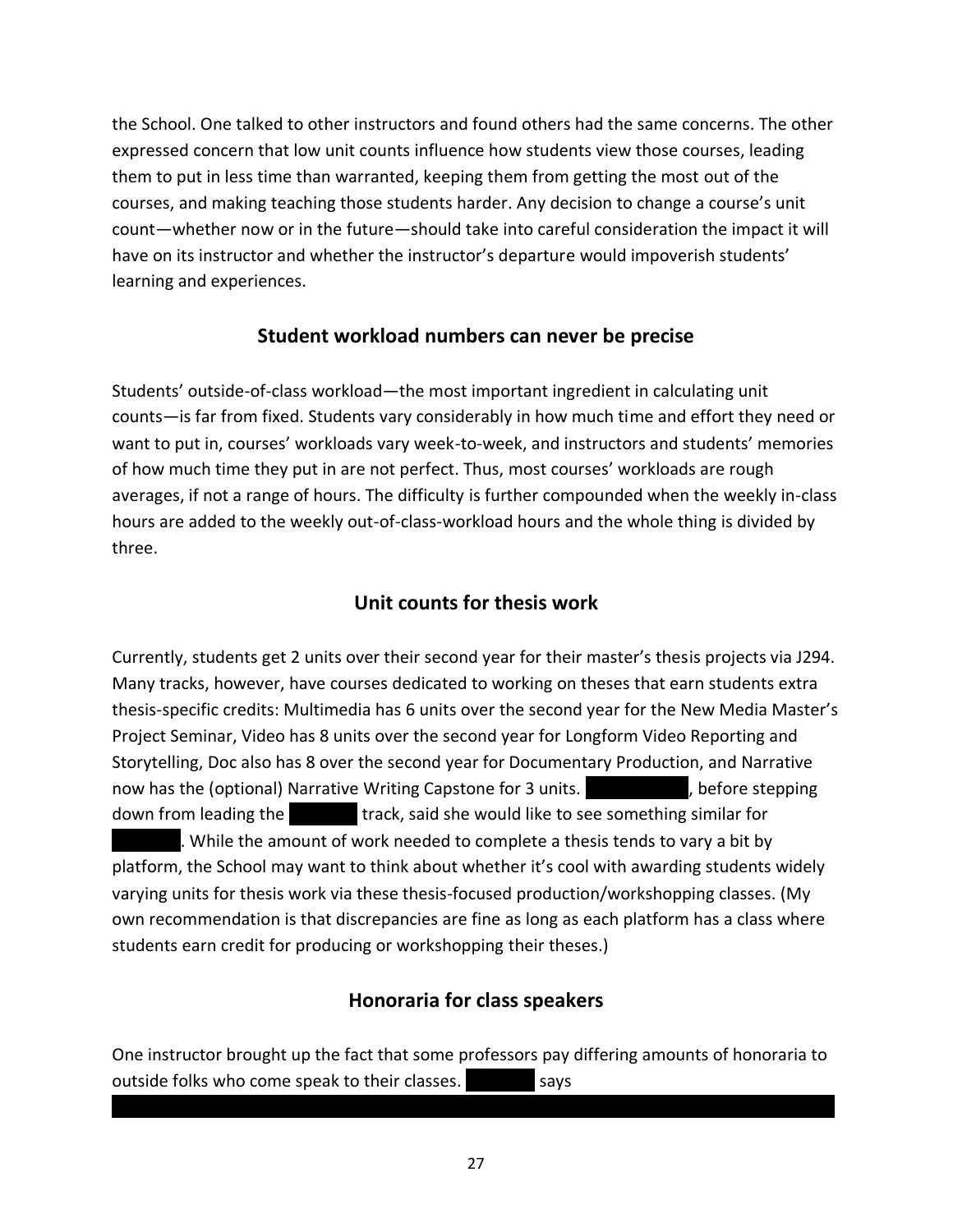. If the School has room in its budget—or can find a donor to specifically fund this—perhaps the allocation of School-funded honoraria can be based on equalizing payments across instructors: If a professor, say, backs up an allocation of \$ with  $\sin \theta$  from somewhere else, another professor without that extra  $\sin \theta$  can be allocated  $\oint$  ||. (This may necessitate setting a limit on the number of speakers per course per term.)

#### |||||||||||||||||||||||| **shouldn't be classified as a travel class, per se**

| , which does include a significant amount of travel on the part of |                            |  |  |  |  |
|--------------------------------------------------------------------|----------------------------|--|--|--|--|
| most students, is typically advertised as a travel course, the way |                            |  |  |  |  |
| which requires foreign travel-is.                                  | said in our interview that |  |  |  |  |
| is not a travel class, per se, and should not be billed that way.  |                            |  |  |  |  |
|                                                                    |                            |  |  |  |  |
|                                                                    |                            |  |  |  |  |
| He adds,                                                           |                            |  |  |  |  |
|                                                                    |                            |  |  |  |  |
|                                                                    |                            |  |  |  |  |
|                                                                    |                            |  |  |  |  |
|                                                                    |                            |  |  |  |  |

**Consider bringing back** 

In our interview, |||||||||||||||||||||||||||||||| said she had ||||||||||||||||| journalists in mind to take over the course, which is supposed to bring in a new professor every time it's taught. (  $\qquad \qquad$  has too much on her plate to teach it again, anyway.) As long as a funder is still willing to pay for this incredible reporting opportunity, I recommend the School take a second look at its budget and see if it can once again accommodate a universally popular course that rates highly on effectiveness and developing students' skills (per course evaluations).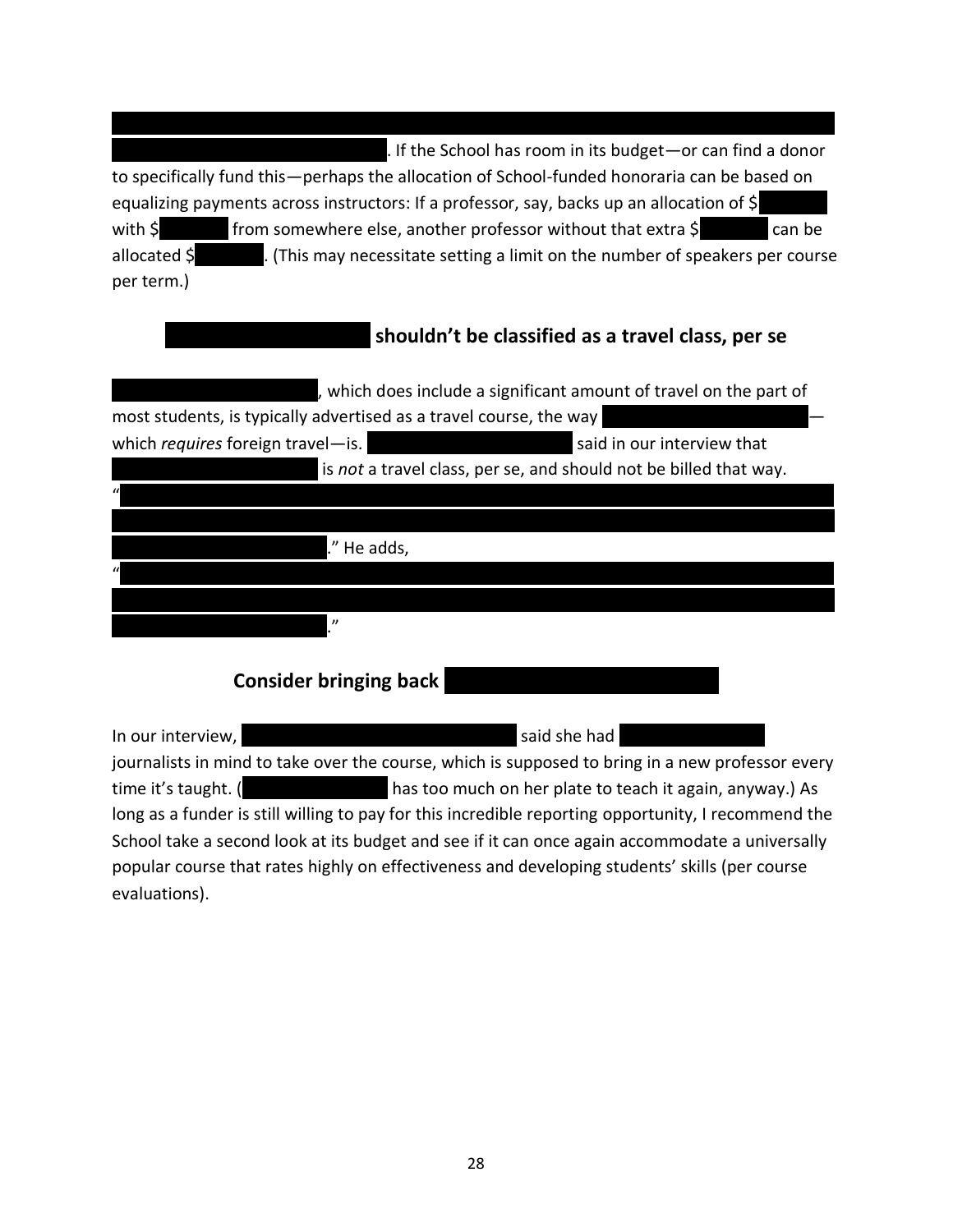## **APPENDIX I: CMS COVER LETTER**

The Graduate School of Journalism's curriculum covers six reporting platforms, numerous topical subjects, and ranges from seminars to lectures to production courses to four-week "mini"s. The curriculum's technical components, including course unit counts and course numbering, have not been systematically examined in recent memory. For some courses, instructor turnover, changes in the industry, new pedagogical practices, and student feedback have altered student workloads so that they no longer reflect unit counts. The logic behind how our courses are numbered is hardly visible. According to COCI staff, the last time the J-School went through any sort of review was

The impetus for all new courses, unit-count changes, and course-number changes was an internal curriculum audit with the goal of giving students a fair idea of how much work to expect in their courses and to provide a logical structure for how courses are numbered. The fact-finding process began with a review of Academic Senate policy and interviews with representatives of other professional programs on campus. This was to find out what prompts them to conduct their own curriculum reviews. Unit-count changes were determined after either interviewing instructors or having them fill out student-workload surveys, reviewing past course evaluations for workload comments and ratings, sending workload surveys to current students and recent graduates, and reviewing course syllabi. Course re-numbering is based roughly on reporting platform (i.e., Basic reporting is JOURN 200–209, Photojournalism is JOURN 210–214, Multimedia is JOURN 215–218 and JOURN 220–229, etc.). A number of wellestablished classes that have existed under JOURN 298—intended to be a testing ground for new course ideas—are spun off into their own proper courses.

In total, the J-School is proposing 14 new courses be created, 14 existing courses' unit counts be adjusted, and five existing courses be re-numbered. For this particular COCI review, the School is proposing \_\_\_\_\_\_\_ new courses be created, \_\_\_\_\_\_\_ existing courses' unit counts adjusted, and existing courses be re-numbered.